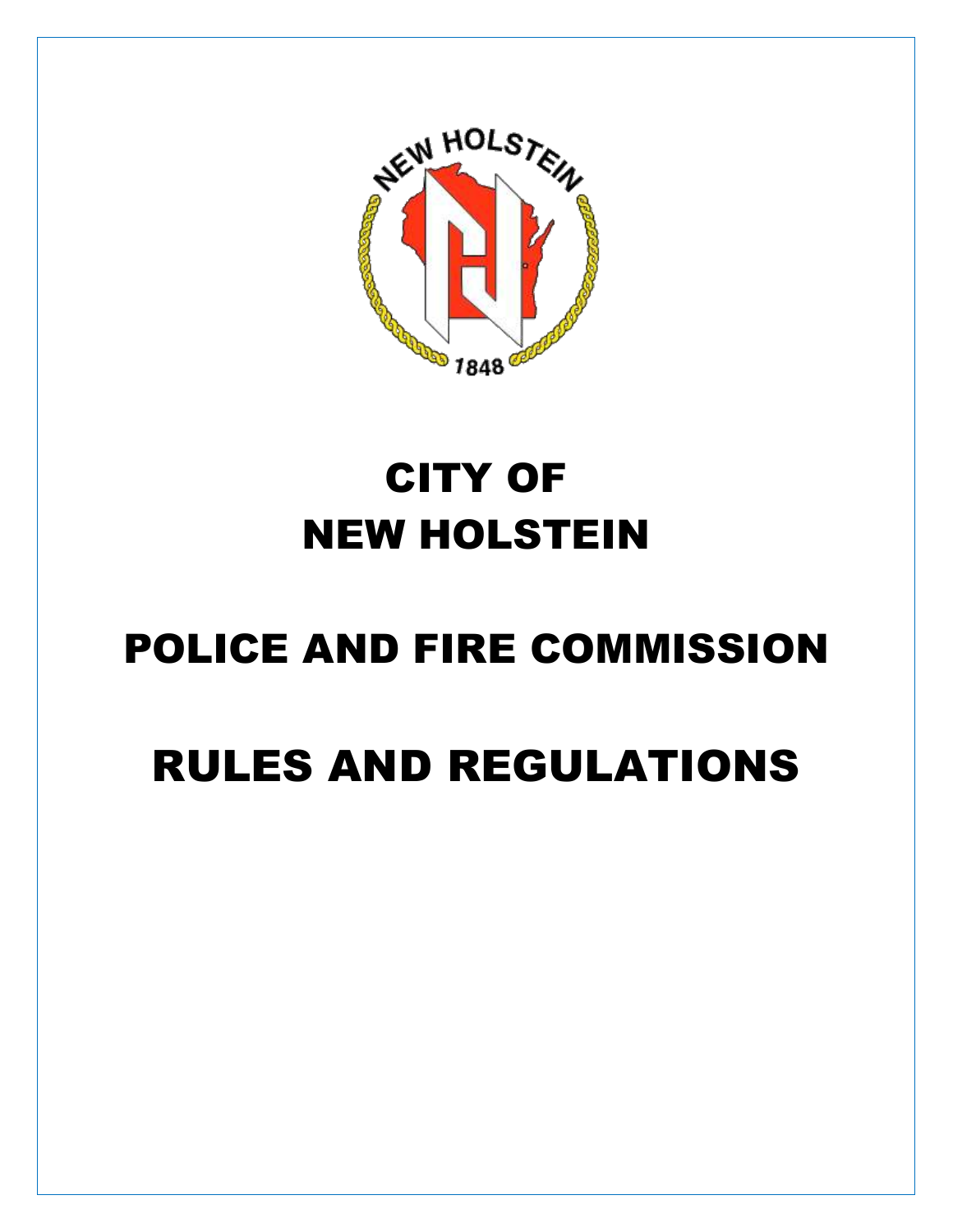# **SECTION I – MISSION AND JURISDICTION**

#### Mission -

The mission of the City of New Holstein Police & Fire Commission shall be to provide citizen oversight of the New Holstein Police Department, Chief of Police, Fire Chief and Police Officers so that they may protect and assist the people of the City of New Holstein, consistent with their responsibilities to the public.

#### Jurisdiction –

The Police & Fire Commission shall have the authority vested in it by Section 62.13 of the Wisconsin Statutes, subject to Chapter 164 of the Wisconsin Statutes. These powers include:

1. Appoint the Chief of Police and Fire Chief and exercise the power to suspend or remove her or him for cause

2. Appoint subordinate Police Officers

3. Provide for the competitive examination of applicants for Police Officer positions and certification of a pool of persons eligible for employment

4. Adopt rules of procedure for selection of Police Officers, including their qualifications, providing those qualifications do not conflict with qualifications established by state statute or administrative rule

5. Review and act on charges concerning the conduct of and discipline imposed on Police **Officers** 

6. Exercise other powers conferred upon the Commission by the Wisconsin Statutes or the City Ordinances

## Scope of Rules

These rules apply to all Department positions requiring the employment of a Police Officer, Chief of Police and the Fire Chief.

## Definitions

1. "By-Laws" means the City of New Holstein Police & Fire Commission By-Laws and Rules of Procedure currently in effect

2. "Commission" means the City of New Holstein Police & Fire Commission

3. "Department" means the City of New Holstein Police Department

4. "Police Officer" means a sworn department employee who performs the duties of a law enforcement officer

5. "Chief of Police" means the Chief of Police or temporary acting Chief of Police of the Department

6. "Fire Chief" means the Chief of the Fire Department or temporary acting Chief of the Fire Department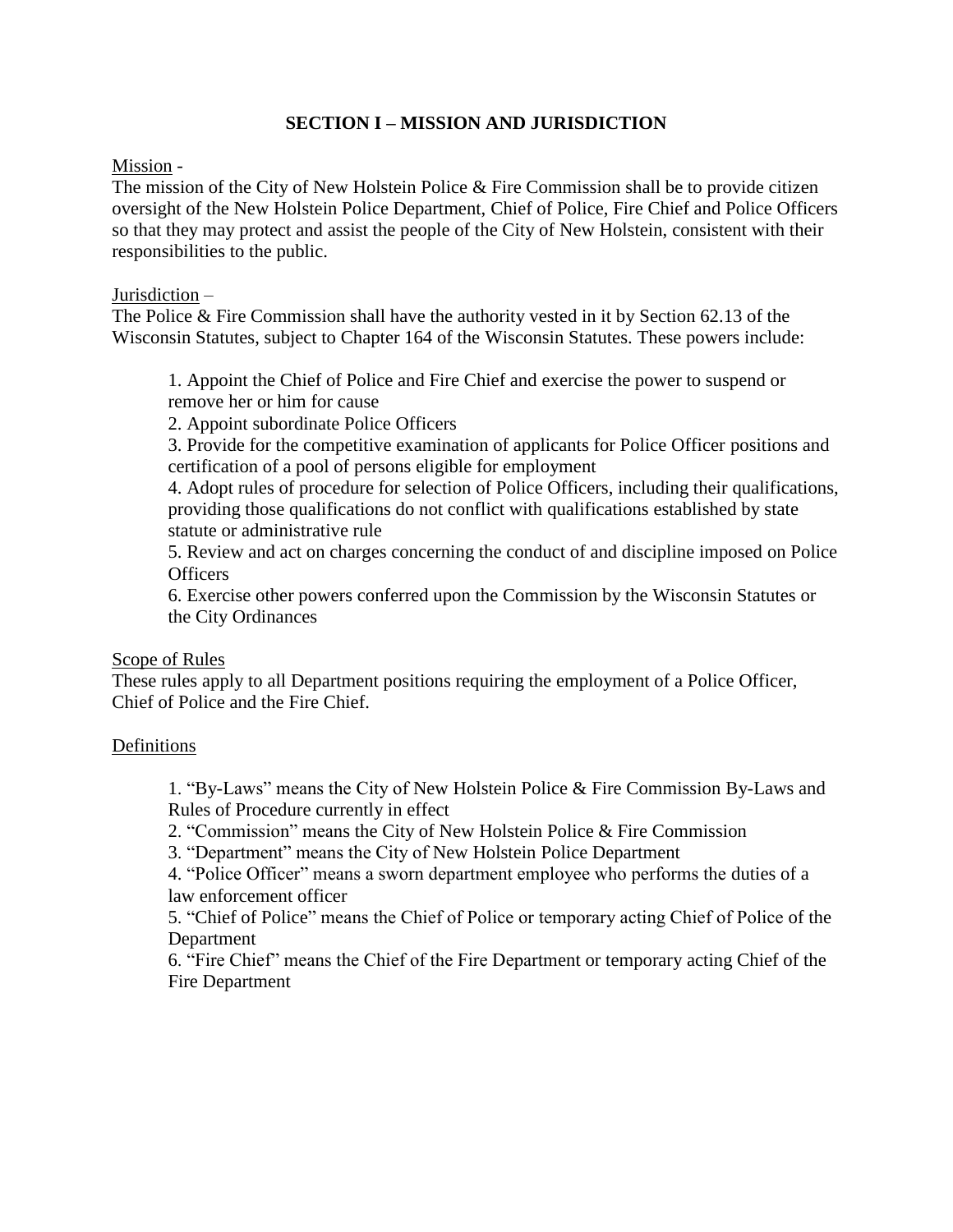# **SECTION II – INTERNAL PROCEDURES/ADMINISTRATION**

Regular meetings of the Police and Fire Commission shall be held at New Holstein City Hall located at 2110 Washington Street, quarterly, the second Tuesday of the month of February, May, August and November at 4:30 p.m. unless the President shall notify the Commission members that there is no business to bring before the Commission.

Notices of the meetings shall be given according to relevant Wisconsin Statutes.

The President may call special meetings at any time, at the request of any members of the Commission, the Chief of Police, the Fire Chief or the Mayor, upon 24 hours notices in advance to each member of the commission and to the public. Notice of any special meeting shall be given according to the relevant Wisconsin Statutes.

The Officers of the commission shall be a President, Vice-President and a Secretary.

#### Commission President Duties –

The Commission President shall preside over all Commission meetings and hearings. She or he shall receive written charges filed against the Chief of Police or subordinate Police Officers, and when necessary, the Commission President may issue subpoenas to compel the attendance of witnesses in accordance with Chapter 885 of the Wisconsin Statutes. In the event of the commission President's absence or disability, the Vice President shall assume the duties of the President.

## Commission Secretary Duties -

1. The Secretary shall receive appeals from action of the Chief of Police, send out notices required by law, ordinance, these By-Laws, or as requested by the Commission, make official publications as may be necessary, attend all Commission meetings and hearings, provide for the taking and recording of testimony and other evidence received at hearings, preserve the evidence in a permanent record, and certify the record to the Circuit Court when required by law.

2. The Secretary shall keep a minute book, showing all-important facts pertaining to each meeting and hearing. The minutes of each meeting and hearing shall be signed by the Secretary and approved by the Commission. A copy of the unapproved minutes shall be provided each Commission member, the Chief of Police and Fire Chief as soon after each meeting as is possible.

3. After the Commission approves the official records and minutes, the original record shall be filed with the City Administrator.

4. The Secretary, at the direction of the Commission President, may conduct correspondence on behalf of the Commission. Any Commission member designated by the Commission President may also conduct correspondence on the Commission's behalf.

At the regular meeting in the month of May, the commission shall elect one of its members to act as President, one to act as Vice-President and one to act as Secretary for a term of one (1) year or until a successor is duly elected. There shall be no limitation on the number of terms any officer may serve but each term shall be for one (1) year commencing from the May meeting.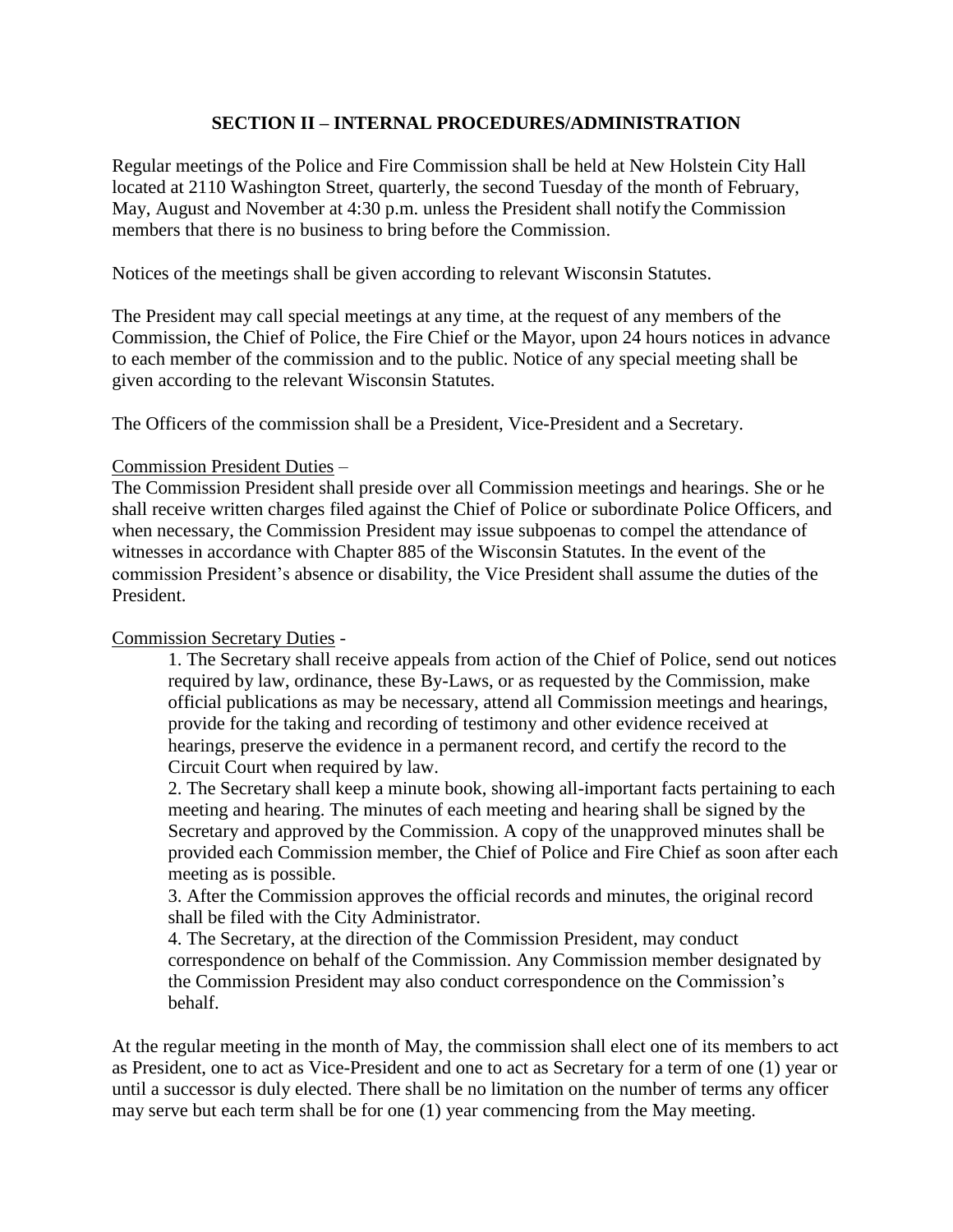Appointees filling vacancies created by resignation, removal or death of a commissioner shall serve out the term of their predecessor.

A commission member may be removed for cause provided the majority of the Common Council agrees the facts presented at a hearing before it warrant the commissioner's removal.

Three members of the Commission shall constitute a quorum to conduct business as per Wisconsin Statues.

The Secretary shall attend all meetings and shall record all official actions. Minutes along with other records of the Commission shall be secured in the office of the City Administrator. The Vice-President shall act on behalf of the President in the President's absence. The Secretary shall preside if both the President and Vice-President are absent.

The regular order of business of the Commission shall be as follows:

1. Call to order

2. Approval of printed minutes of previous meeting

3. Report of the Chief of Police (Closed session per Wisconsin Statutes may apply during this report)

4. Report of the Fire Chief (Closed session per Wisconsin Statues may apply during this report)

5. Unfinished business

6. New Business including reports and request, commissioner requests etc.

7. Any other business which may lawfully come before the Commission including

comments from the public

8. Adjournment

Personnel records shall be sealed and opened only in the presence of the Chief of Police, the Fire Chief or the Commission.

## SCOPE OF AUTHORITY

The commission has the statutory power, duty and responsibility to do all acts and perform all duties of a police and fire commission created pursuant to Section 62.13, Wisconsin Statutes, including but not limited to the following:

1. Appoint, suspend or remove the Chief of Police and/or the Fire Chief

2. Approve all appointments made by the Chief of Police and the Fire Chief including the promotion of subordinates

3. Adopt, modify and repeal rules governing how the list of individuals, concluded to be eligible for appointment and promotion are established

4. Approve competitive examinations used to judge suitability for appointment or promotion

5. Approve each list of individuals determined to be eligible for appointment or promotion

6. Suspend the Chief of a department or subordinates pending the filing and hearing of charges against them

7. Initiate charges against the Chief of a department or any subordinate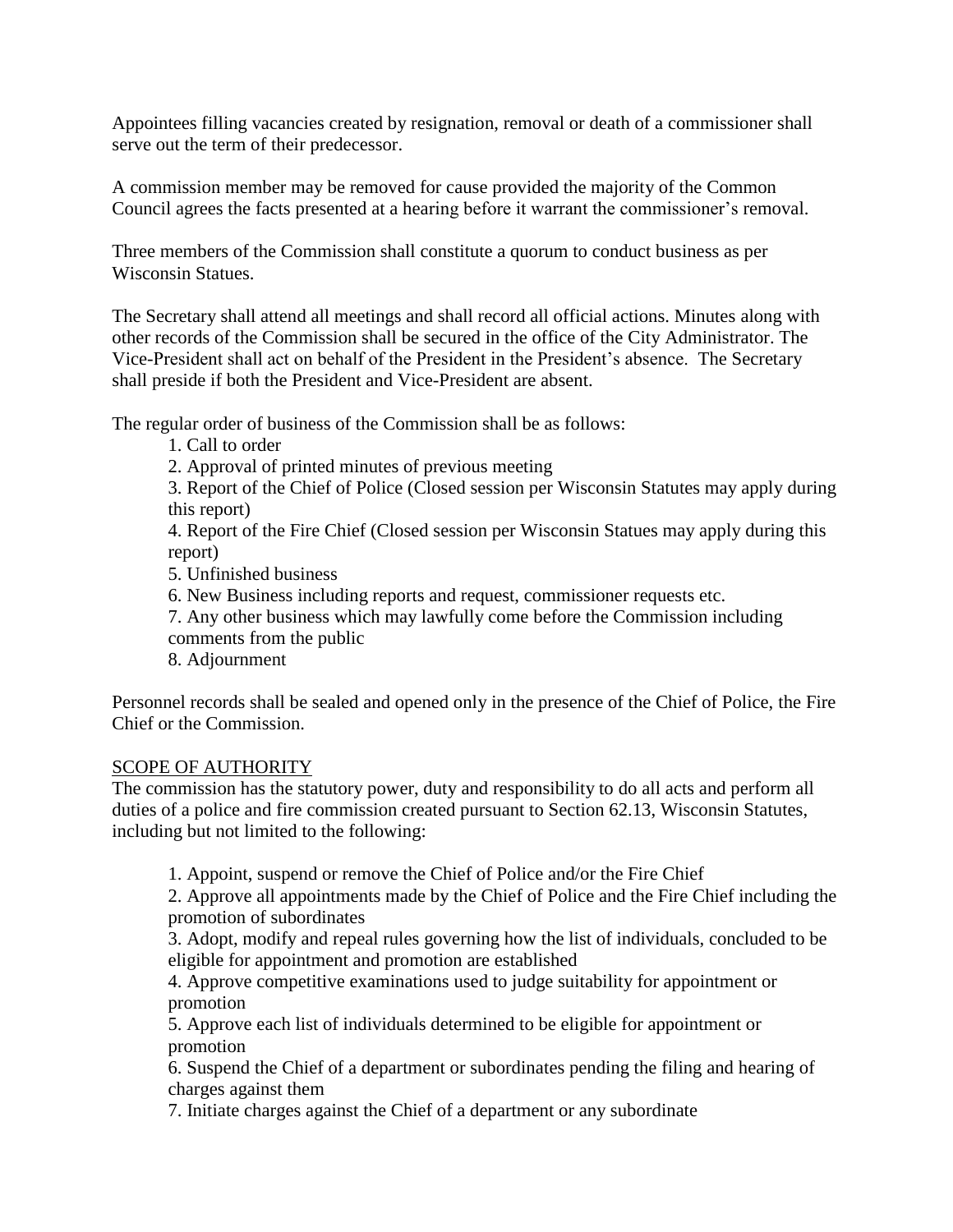8. Hear charges filed against a Chief of a department or a subordinate, make findings and determinations and impose penalties

9. Hear appeals of disciplinary actions taken by the Chief of a department against any subordinate

10. Adopt rules governing the management of commission activities

The New Holstein Police and Fire Commission has determined that without further order of the commission, it will not exercise the optional powers of the board prescribed under section 62.13(6), Wisconsin Statutes.

The Commission may waive any specific provision relating to hiring or promotions upon the request of either Chief and upon majority vote of all Commission members present.

The Commission may review these Rules and Regulations at any time and any amendment thereto may be made on a majority vote of the Commission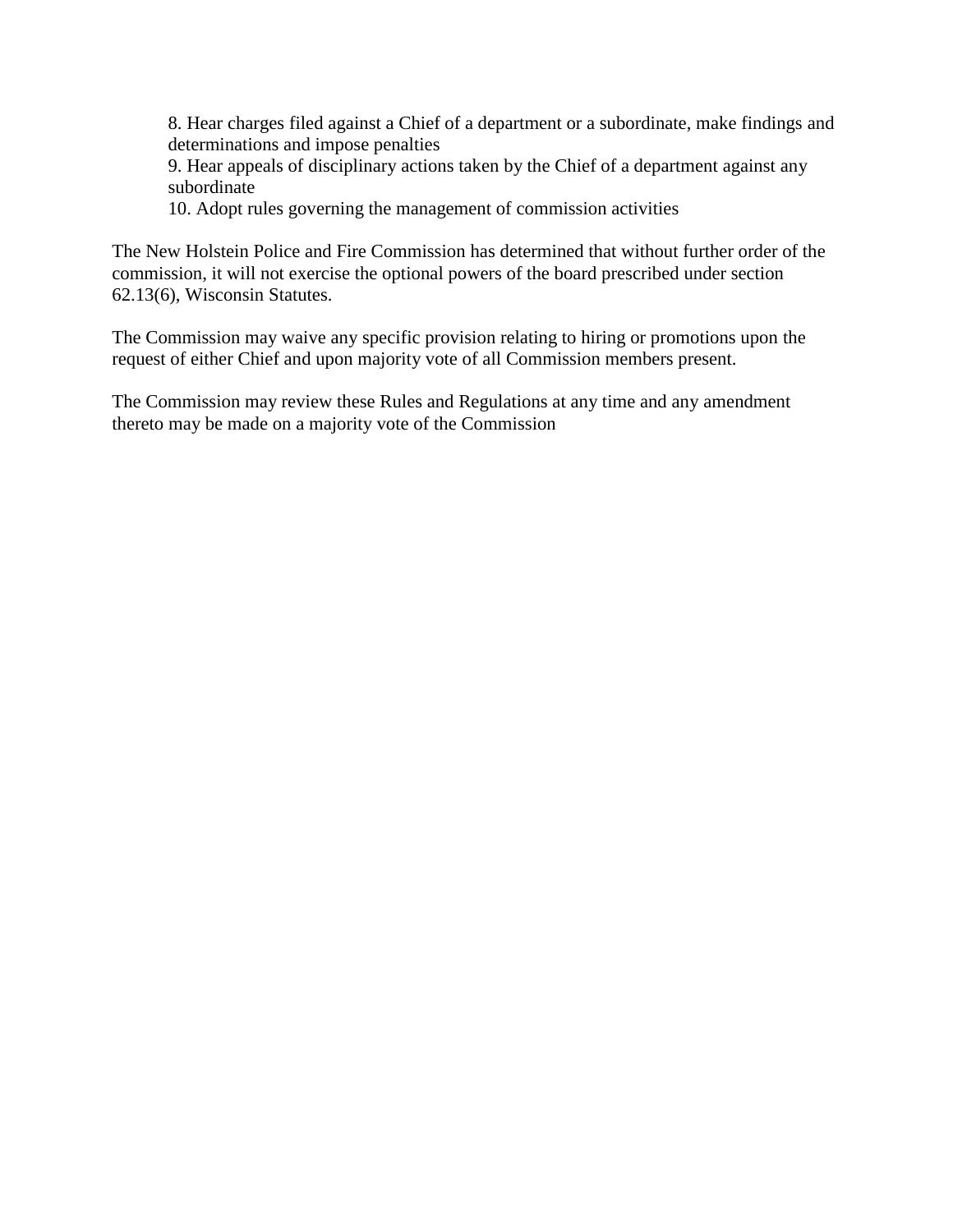# **SECTION III – EMPLOYMENT QUALIFICIATIONS AND ELIGIBILITY**

## Qualifications of the Chief of Police –

For the position of Chief of Police, the Commission may, in its discretion, appoint a suitable person, who need not be a member of the Department or a resident of the City. If the applicant is a nonresident, the applicant must establish residency within 15 miles of the city after appointment.

## Qualifications for Recruitment –

Before an individual may commence employment as a Police Officer, that individual must have met these recruitment qualifications:

1. Ability to obtain a valid Wisconsin driver's license or other valid operator's permit recognized by the Wisconsin Department of Transportation as authorizing operation of a motor vehicle in Wisconsin prior to beginning employment. The results of a check of the issuing agency's motor vehicle files constitutes evidence of driver's status 2. A minimum age of 20 years. A birth or naturalization certificate shall serve as evidence of applicant's date of birth

3. No conviction for any felony under the laws of the United States, Wisconsin or any other state or jurisdiction, unless the applicant has been granted an absolute and unconditional pardon

4. Possession of a two-year Associate's degree or 60 college credits from an accredited college or university

5. Successful completion of a written examination which may include a reading test, incident observation and report writing test and a testing system for law enforcement 6. Oral exam to be conducted by three Law Enforcement officials appointed by the Chief

7. Oral exam by the Police & Fire commission

8. Certification by the Training and Standards for Law Enforcement by the State of Wisconsin within the period of probation

9. No Domestic Violence Convictions

10. Completion of a background investigation to determine if the is applicant is acceptable

11. The applicant shall be free from any physical, emotional, or mental condition, which would render him or her unable to perform their essential duties as a Police Officer. Applicants made a conditional offer of employment will be required to submit to and successfully complete psychological and medical examinations and drug testing. The Commission shall make reasonable accommodations to comply with the Americans with Disabilities Act and any other applicable Federal and State laws.

12. Chief's Interview

Qualifications of the Fire Chief –

For the position of Fire Chief, the Commission may, in its discretion, appoint a suitable person based upon written standards adopted by the Commission.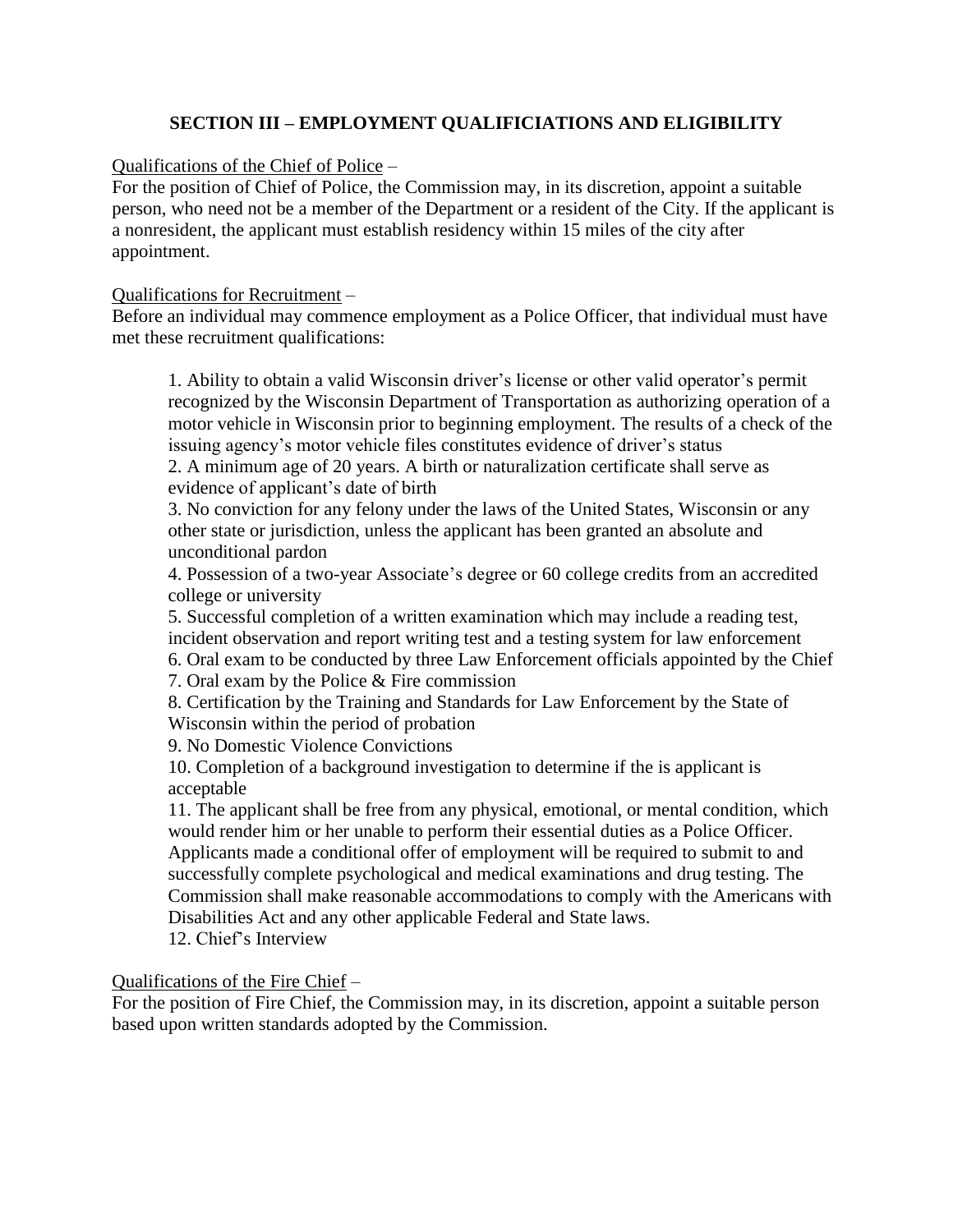Qualifications of Assistant Fire Chief's –

For the position of Assistant Fire Chiefs, the Commission may, in its discretion, appoint suitable persons based upon written standards adopted by the Commission.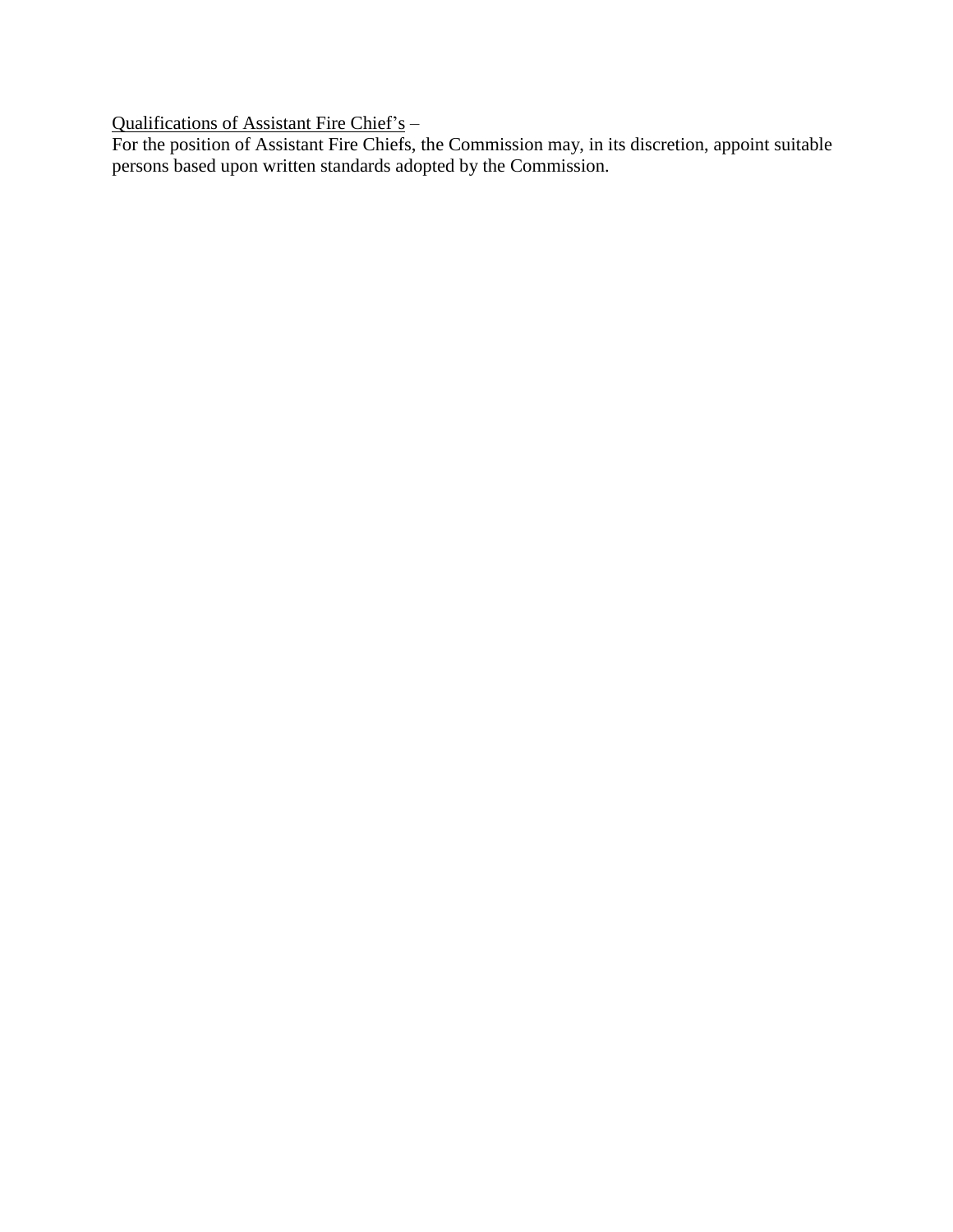# **SECTION IV: RECRUITMENT, TESTING AND HIRING**

### Chief of Police –

The Commission shall appoint the Chief of Police, who shall hold office during good behavior, subject to suspension or removal by the Commission for just cause. The commission shall, prior to commencement of recruitment, adopt a specific recruitment and examination procedure designed to assure the most qualified suitable candidate is selected.

#### Subordinates –

The Chief of Police shall appoint all subordinate Police Officers using the selection and promotion procedures in these By-Laws.

#### Application –

The Commission shall authorize the issuance of forms for making application for appointments. Notice of the time and place for issuing forms shall be given by publication in a newspaper of general circulation in the City of New Holstein, and by any other means that the Commission may direct, at least ten days prior to issuing forms.

Misrepresentation – Misrepresentation of any material fact contained in the application shall be sufficient cause for excluding the applicant from the examination, or for removing the applicant's name from the eligibility pool, or for the applicant's discharge, at any time from the Department.

#### Insufficient Application –

In order to avoid the expense of examining applicants who are barred from appointment, the application shall be rejected by the Commission or its designee, without further examination, whenever the applications reveals the applicant cannot meet the eligibility requirements.

#### Changes in Medical Information –

A candidate for employment previously rejected by a medical examiner shall not take the examinations provided for in these rules until a certificate from a medical examiner shows that the cause for rejection has been corrected or that some reasonable accommodation of the condition has become available.

#### Terminated Employees –

Any Police Officer dismissed from the Department for just cause or a reason other than a layoff for budgetary purposes shall thereafter be ineligible to make application for the appointment to any position in the Department.

#### Reentry Applications –

Any former Police Officer who desires reentry to the Department shall undergo any examination determined necessary by the Commission, except as provided in the previous paragraph.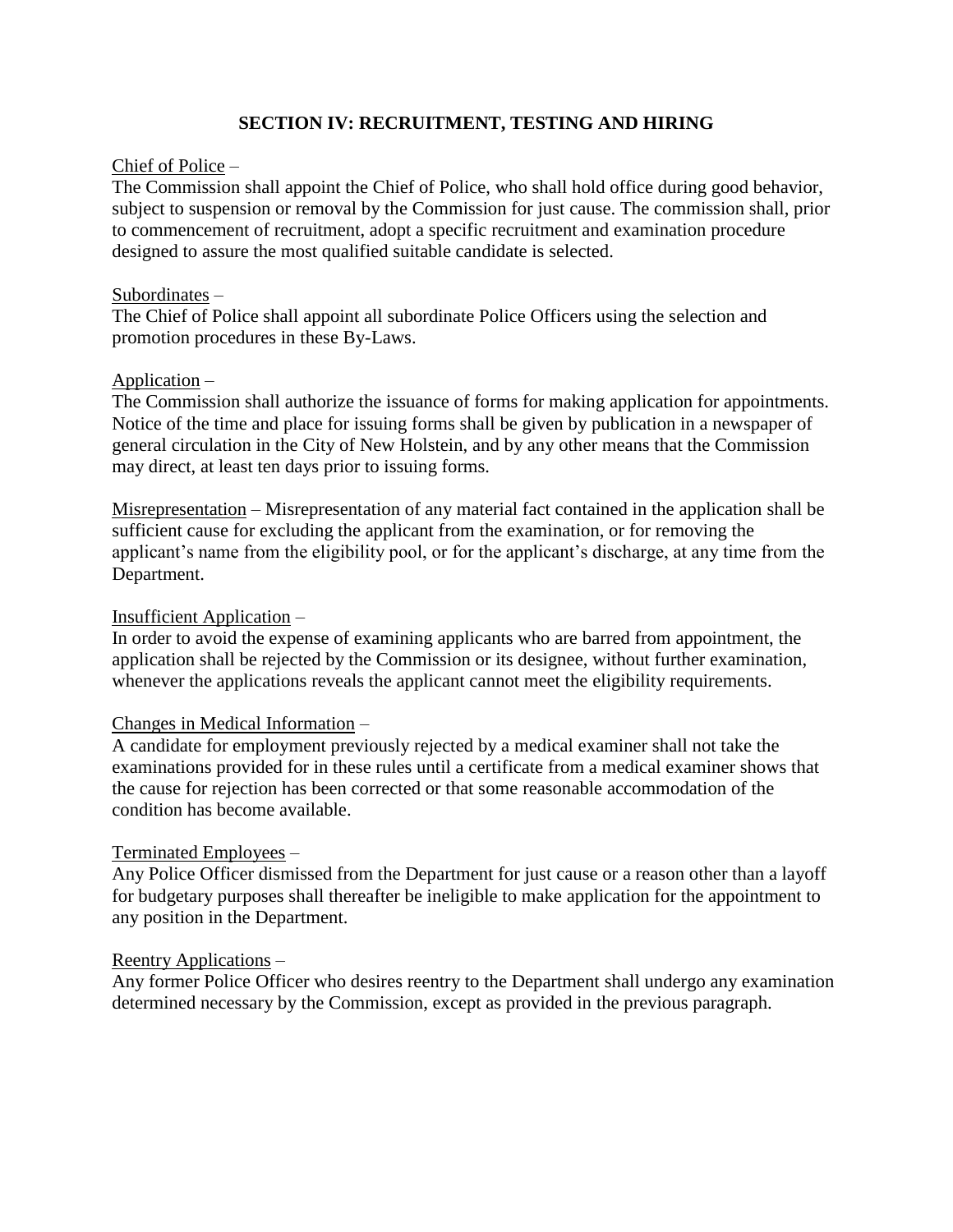## Examination –

No person shall be eligible for appointment as a Police Officer unless that person has been examined pursuant to the requirements of this section. The commission shall hold or authorize the holding of examinations for appointment as Police Officer, and shall fix the date, place and conditions whenever necessary to meet the needs of the Department.

### Delegation -

The Commission may authorize other municipal, state or private agencies to conduct the examinations and provide a list of those applicants successfully completing same.

The Commission may use the assistance of the Department including the Chief of Police, the Mayor, outside consultants, and citizens, as appropriate, in carrying out the Commission duties in this Section.

## Position Description –

The Mayor, in consultation with the Chief of Police, and with the approval of the Common Council, shall establish duties for every position in the Department and include these duties as part of a written position description. The written position description shall include the position title or classification; a brief description of the position; the basic or minimum qualifications to be considered for employment in the position; the level or type of supervision received by the employee; who the employee is responsible to; the type or level of independent judgment used by the employee when performing tasks; the essential functions performed by an employee in the position; other duties that may not be essential but are typically undertaken by an employee in the position; basic abilities and knowledge the employee will need to perform adequately in the position; the type of equipment used by the employee; the location and environment in which the job is usually undertaken; any special environmental or physical requirement the employee may encounter. All position descriptions shall be reviewed and, as necessary, revised regularly.

## Eligibility for Examination –

Examinations shall be open only to those persons who are eligible for appointment and who possess the requisite qualifications in the conformity with the provisions of these By-Laws.

## Substance of Examination –

The examination shall be a multi stage assessment process that fairly tests the capacity of the applicants to successfully perform the duties of a police officer. Any applicant who performs any stage of the assessment process unacceptably shall be removed from the process at that point.

Other examinations as deemed necessary by the Commission in the case of individual position selections, provided, however, that the determinations of which examinations are to be required is made prior to commencement of recruitment and is applied to all applicants for a position. It is currently the policy of the Commission to require all applicants made a conditional offer of employment to submit to a medical exam, drug testing, character investigation and a psychological evaluation.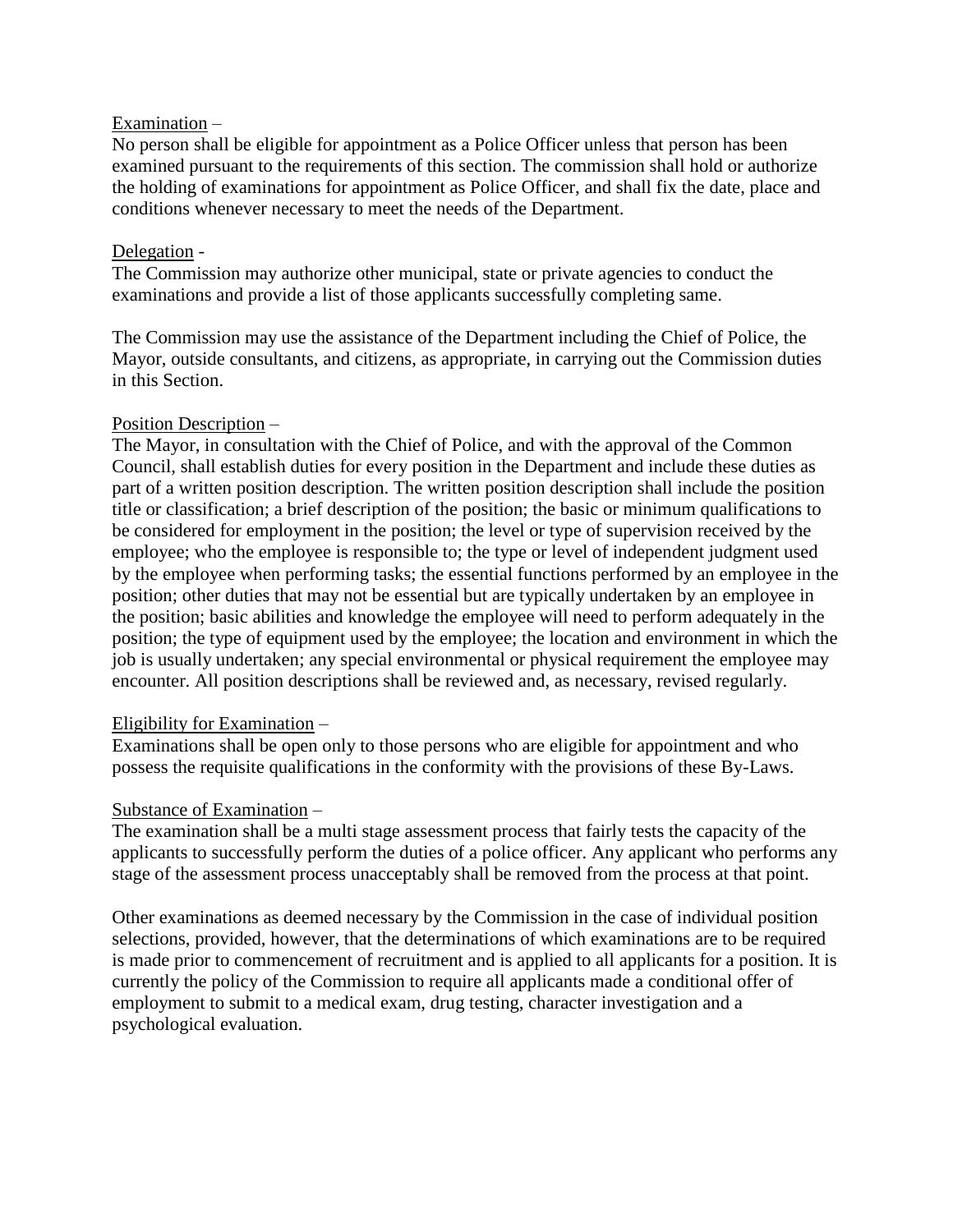Examination Protocol –

All examinations shall be carried on under the Commission's supervision. The Commission may designate any suitable municipality or state agency, person or persons to conduct or assist in conducting the examinations. The Commission may fix the compensation to be paid these designated assistants by the City, in conformity with budgetary restraints and other provisions set by the Common Council.

All examinations shall comply with the following protocol:

1. Each applicant taking an examination shall follow the instructions given to her or him by the person conducting the examination

2. Information relative to applicants' scores, shall be strictly confidential, and shall not be divulged, except insofar as it may be necessary to determine those applicants eligible for additional testing, or if deemed necessary by the Commission, for a purpose related to administration of the selection process. Under provisions of Section 103.13(6)(c) of the Wisconsin Statutes, an applicant may request and be provided with the score attained on any specific section of the examination or the entire examination.

3. No applicant shall receive any assistance in any manner during the examination, unless allowed by law. A violation of this rule shall subject each applicant involved to exclusion from the examination. Any Commission member or Department employee who violates this rule shall be subject to appropriate sanctions.

4. No applicant shall be given a second or special competitive test in connection with any examination held, unless it is shown to the Commission's satisfaction that the applicant's failure to take or complete the test was due to a manifest error or mistake for which the Commission or its designated assistants are responsible. The nature of the error or mistake shall be set forth in the minutes. The commission may, in the interest of fairness, void the examination and re-test all applicants.

5. The Commission or its designated representative shall retain examination papers for one year after the expiration of the eligibility list for which the examination was held 6. Each applicant shall present to the person conducting the examination one or more forms of identification that contains the name and a photograph of the applicant

Eligibility Pool -

1. The Chief of Police may appoint Police Officers only from the eligibility pool (open application for part time) certified by the Commission pursuant to these By-Laws 2. Upon the conclusion of examinations, the Commission in consultation with the Police Chief shall prepare and certify an eligibility pool that contains the names of applicants who have passed all necessary examinations and are eligible to be appointed if they successfully pass the character investigation, drug tests, psychological evaluation and the medical examination contingencies

3. Whenever it becomes necessary to fill a vacancy in the Department, the Chief shall choose an applicant from the eligibility pool and make a conditional offer of employment as a police officer to the applicant. The conditions of employment shall be the applicant's satisfactory completion of the character investigation, medical exam, drug tests and psychological evaluation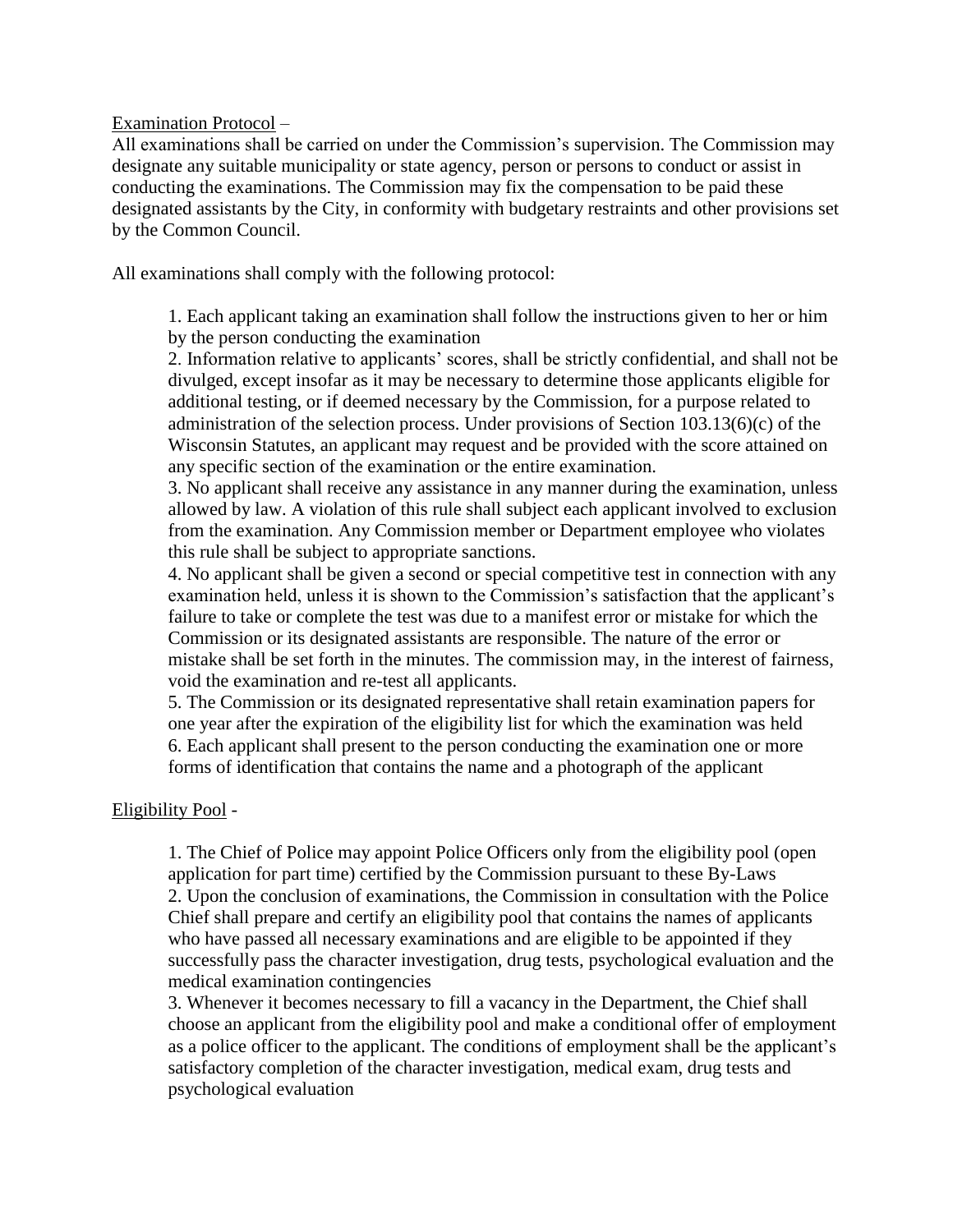4. The certified pool will expire twelve months from the date of certification unless extended or discontinued by the Commission

# Medical Examination –

A physician licensed to practice medicine in Wisconsin and approved by the Commission shall examine every person, to whom a conditional offer of employment has been made pursuant to previous section of these By-Laws. The applicant shall complete a personal medical history, a copy of which is to be submitted to the examining physician. The examination shall be solely for the purpose of verifying that the candidate is capable of meeting the essential occupational requirements of the position, and to address those physical and health requirements that relate to the occupational qualifications for the position involved, or the nature of reasonable accommodations required to enable the applicant to meet these qualifications.

## Background Investigation –

After a conditional offer of employment has been made, a character investigation shall be conducted to determine whether the applicant possesses any specifically disqualifying criminal record or specific disqualifying person history, all of which shall relate specifically to qualifications of the position involved. The background investigation shall include the following:

1. The applicant's fingerprints and a search of local, state and national fingerprint records 2. Inquire of all local, county, state and federal law enforcement agencies of the applicant's current and previous areas of residence

3. Investigation at all the applicant's schools attended beyond the age of fourteen; beginning with high school

4. Investigation in the applicant's current neighborhood of residence and in neighborhood of former permanent residence

5. Investigation in each place of employment. The interview of applicant's current employer should be at or towards the end of the investigation. The applicant's specific permission for the interview must be obtained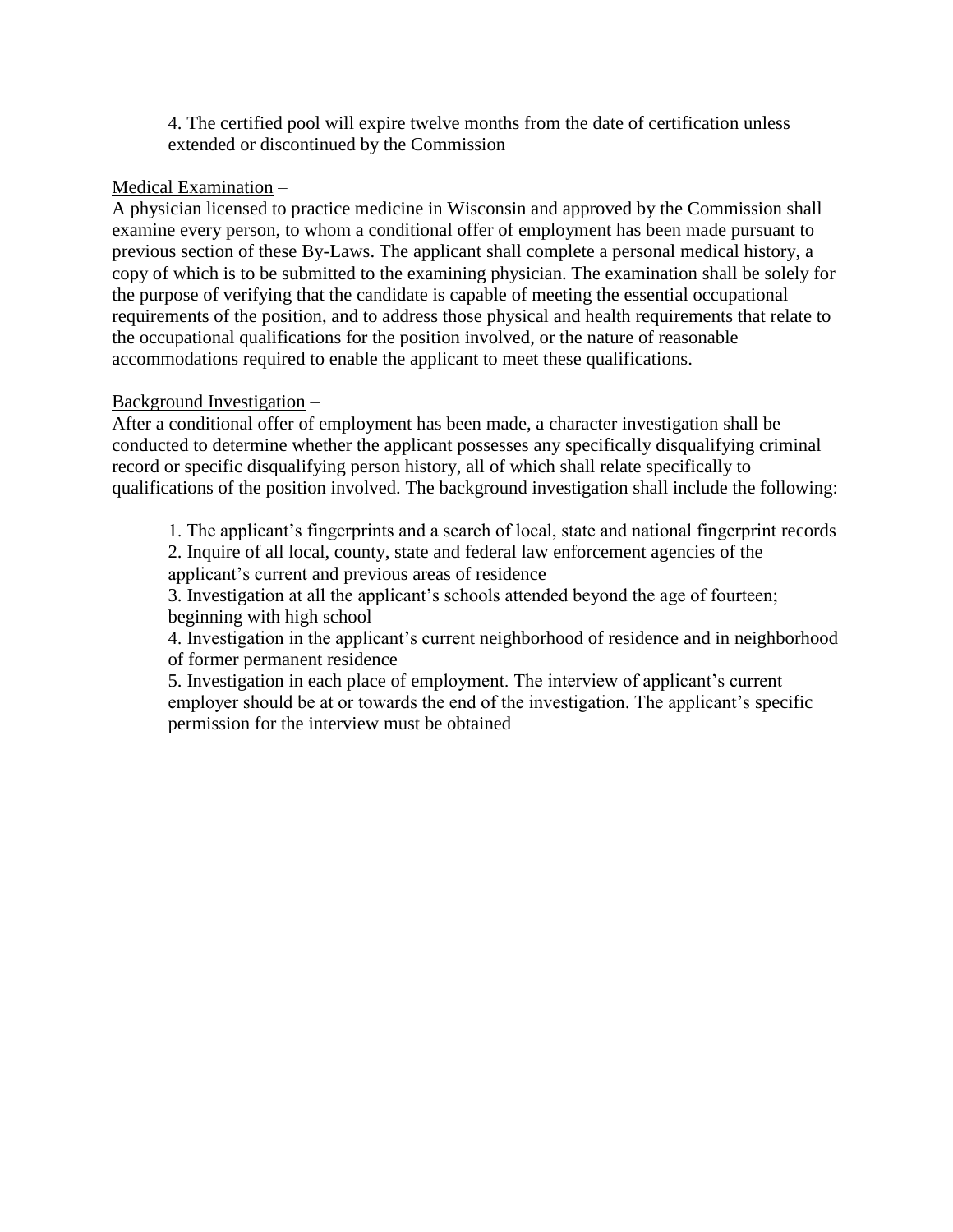## **SECTION V – PROBATIONARY PERIOD**

Probation -

All full time appointees, except the Chief of Police and the Police Captain, shall be on probation for two (2) years from the date of hire. The Police Captain shall serve a probationary period of 90 days. All part time officers shall be on probation period of 2,080 hours of employment with the City of New Holstein. As used in these By-Laws, the term "probation" means the customary initial provisional employment status, subject to terms that include, but are not limited to, the following:

> 1. The employee has no expectation of continued employment or any contractual or other vested property right in employment

2. The Commission may terminate the employee at any time for any reason

3. The employee is not entitled to any showing of cause for termination; and 4. The employee is not accorded any formal hearing rights of any kind other than those that are necessary to meet constitutional requirements or those specified in Chapter 164 of the Wisconsin Statutes

If during the two (2) years of actual service in the new position, the person appointed proves unsatisfactory or undesirable for the position, whether the employee be an originals appointee or a promotional appointee, the Chief of Police may terminate the employee's employment without regard to whether the appointment as original, or may reduce the employee to the employee's former rank, where the appointment was promotional, as approved by the Commission.

> 1. The appointee shall not be entitled to an appeal from a dismissal or reduction 2. The Commission in its discretion may extend the probationary period beyond two (2) years if the Chief of Police, subject to the approval of the Police Union, makes a request.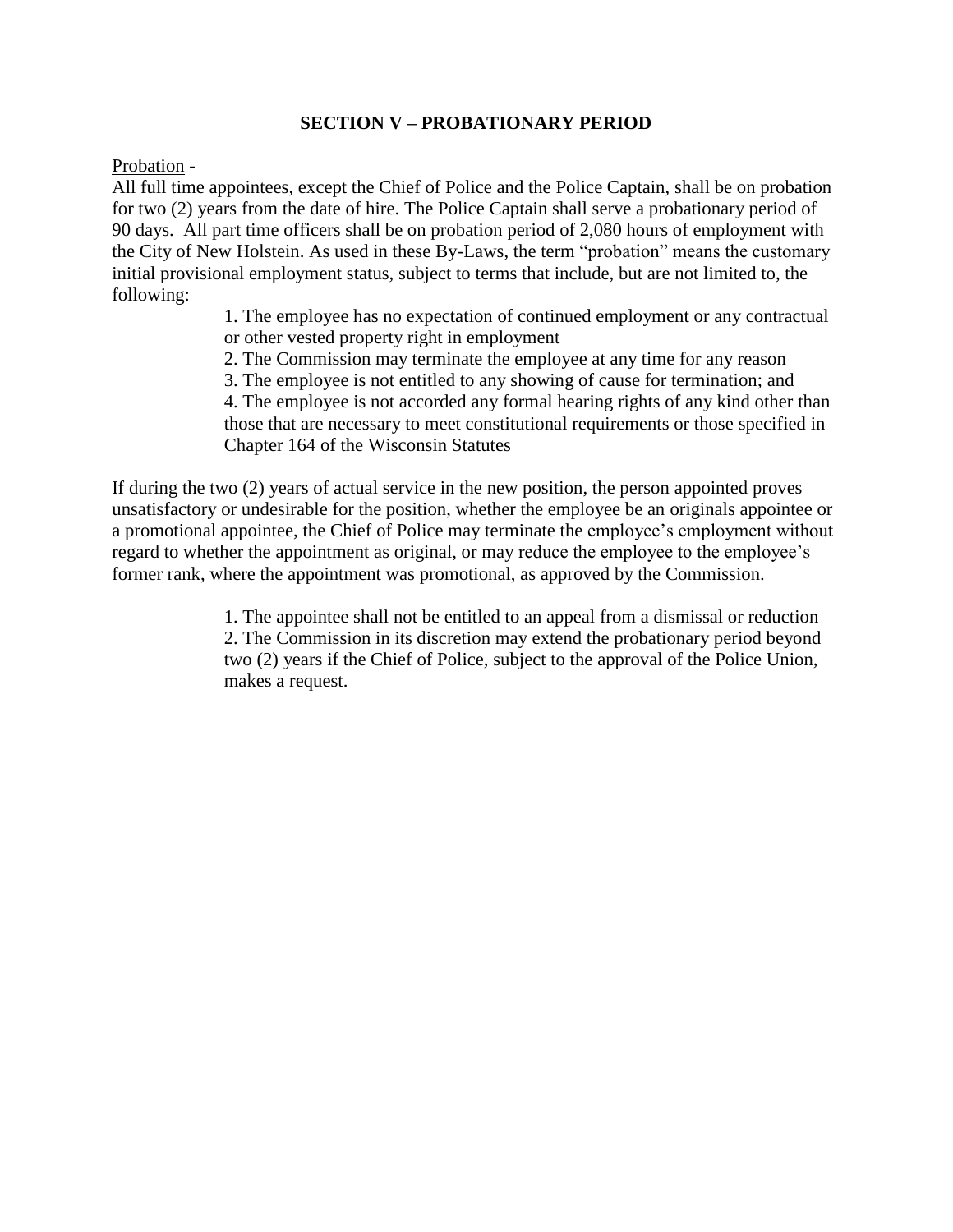# **SECTION VI – PROMOTIONS AND TRANSFERS WITHIN THE DEPARTMENT**

## Promotions –

It is Commission policy to fill vacancies in non-entry level positions by internal promotion, from within the Department, provided a qualified applicant is available.

> 1. The Commission may, at its sole discretion, open the process to candidates from outside the Department.

2. The internal promotion policy preference as stated in this subsection does not apply to the position of Chief of Police, which shall be open to qualified candidates from both inside and outside the Department.

Consistent with the established position description for a vacant position, specific promotional requirements will be established by the Commission prior to the beginning of the selection process.

Notice of the promotional opportunity and the scheduling of promotional examinations shall be authorized by the Commission. The Chief of Police shall post appropriate notice to Police Officers of the promotional opportunity on the Department bulletin board. The notice of the promotional opportunity shall be posted at the time the requirements are posted. That posting will be at least seven (7) days prior to the beginning the process. All efforts will be made to adjust any department work schedule to accommodate all qualified members who desire the opportunity to compete. If the Department work schedule interferes, the Commission will arrange to schedule examinations so that no one is disqualified due to the needs of the Department

- 1. All qualified members desiring to compete shall apply to the Commission using a written application for the promotion developed by the Commission
- 2. The promotion examination shall consist of appropriate examinations as determined by the Commission prior to the beginning of the selection process
- 3. The selection process shall be weighted one-third to the Chief, one-third to the commission and one-third to the exam(s). For positions not covered by the union contract, the selection shall be weighted one-third Chief, one-third Commission, and one-third exams.

# Acting Chief of Supervisory Officers -

1. The Commission may appoint a subordinate officer as a temporary acting Chief in the event the Chief retires, resigns, or is temporarily unable to fulfill the Chief's duties. Generally, the rules governing the chain of command shall be followed.

2. The Chief, only after receiving Commission approval, may appoint a subordinate officer as a temporary acting Captain, in the event that one of those supervisory officers retires, resigns, or is temporarily unable to fulfill their duties.

3. Temporary acting appointments under this subsection shall be a for a period not to exceed six (6) months, except that the Commission in its discretion, may extend the temporary acting appointment for [an] additional three-month period(s), or to a date or event certain within an additional three-month period.

# **SECTION VII – PROMOTIONAL PROCEDURES – POLICE DEPARTMENT**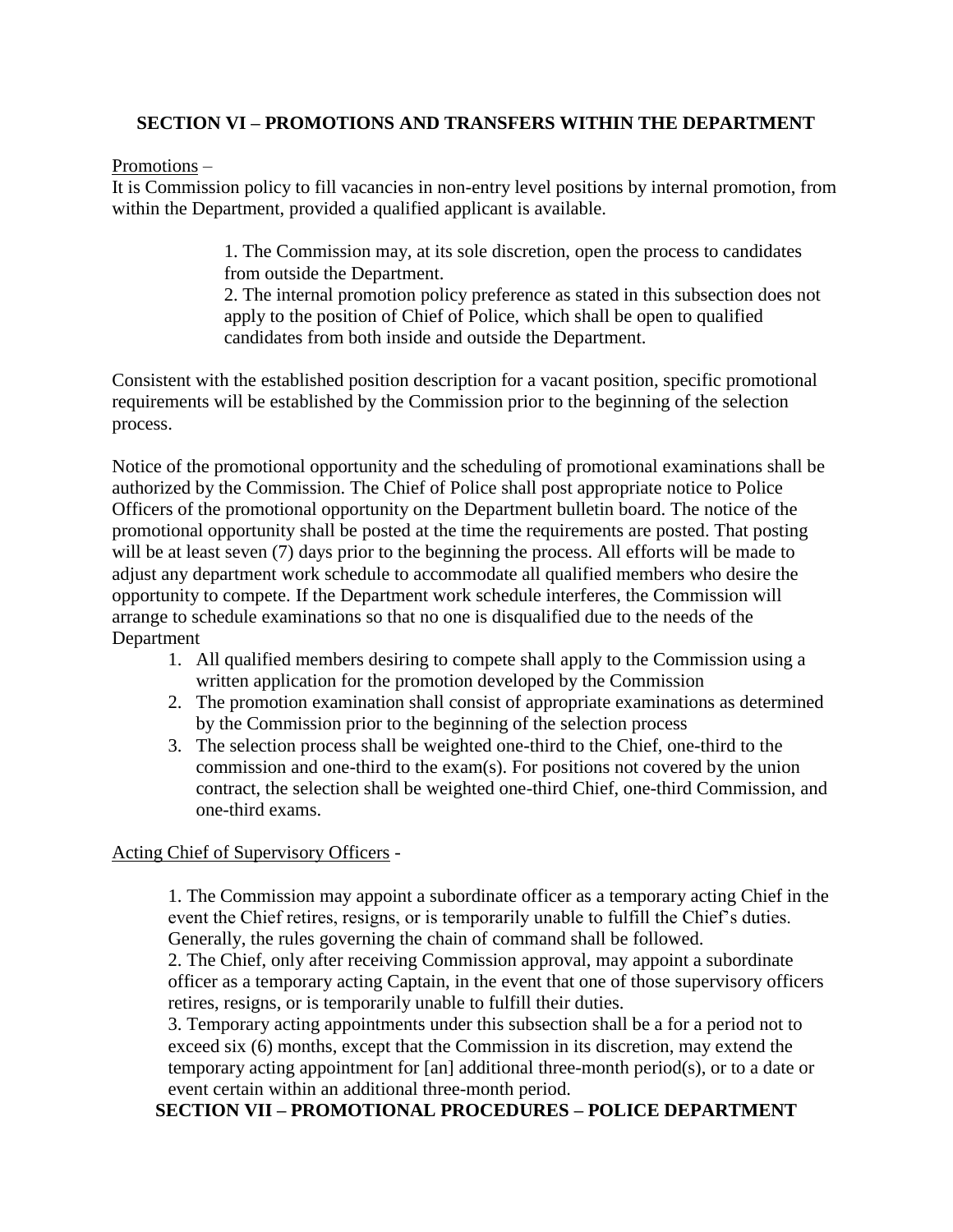#### Promotional Potential Process

l. Candidate Evaluation

a. Review the job description and standards for the promotional job

b. Consider applicant's personal work record including efficiency, experience, training, attendance, commendations and disciplinary actions.

c. Evaluate the applicant on the basis of his/her merit and apparent ability to perform the duties of the new job, not his/her relative ability as compared with other applicants.

d. Recognize individual abilities and limitations for the higher job in addition to the performance on his/her present job.

#### 2. Characteristics Evaluation

a. Attitude and Loyalty – consider ability to work towards a common end in harmony with others, attitude toward other employees, departmental and city policies and willingness to assume additional responsibility.

Does candidate show pride in his/her work? Does candidate support his/her superiors? Does candidate contribute toward good morale?

b. Technical Skill and Job Knowledge – Has the candidate have the knowledge and skill necessary for the promotional job?

c. Judgment – Can confidence be placed in his/her judgment? In the absence of superiors, would there be need for worry about his/her decisions? Does candidate show common sense?

d. Expression and Communication – Does the candidate express himself/herself clearly and concisely? Are his/her oral and written explanations understandable? Is candidate's language acceptable? Initiative and Resourcefulness – Self-starting energy, mental alertness, adaptability to accommodate changes and the ability to conceive and execute new ideas.

e. Initiative and Resourcefulness – Self-starting energy, mental alertness, adaptability to accommodate changes and the ability to conceive and execute new ideas will be considered

f. Supervisory and Leadership Ability – The following will be considered: the candidate's ability to plan and organize work, the candidate's capacity to direct, control and influence others and demonstrated leadership ability to his/her daily relations with other employees.

## 3. Oral Interview

a. All successful candidates will participate in an oral interview

b. Members of the Police and Fire Commission and any persons approved by the commission will conduct the oral interview

c. The oral interview will consist of a series of questions to evaluate the candidate's thinking, reasoning and problem solving abilities and communications skills

d. The Police and Fire Commission shall evaluate the final rankings and will approve or disapprove the promotion by the majority vote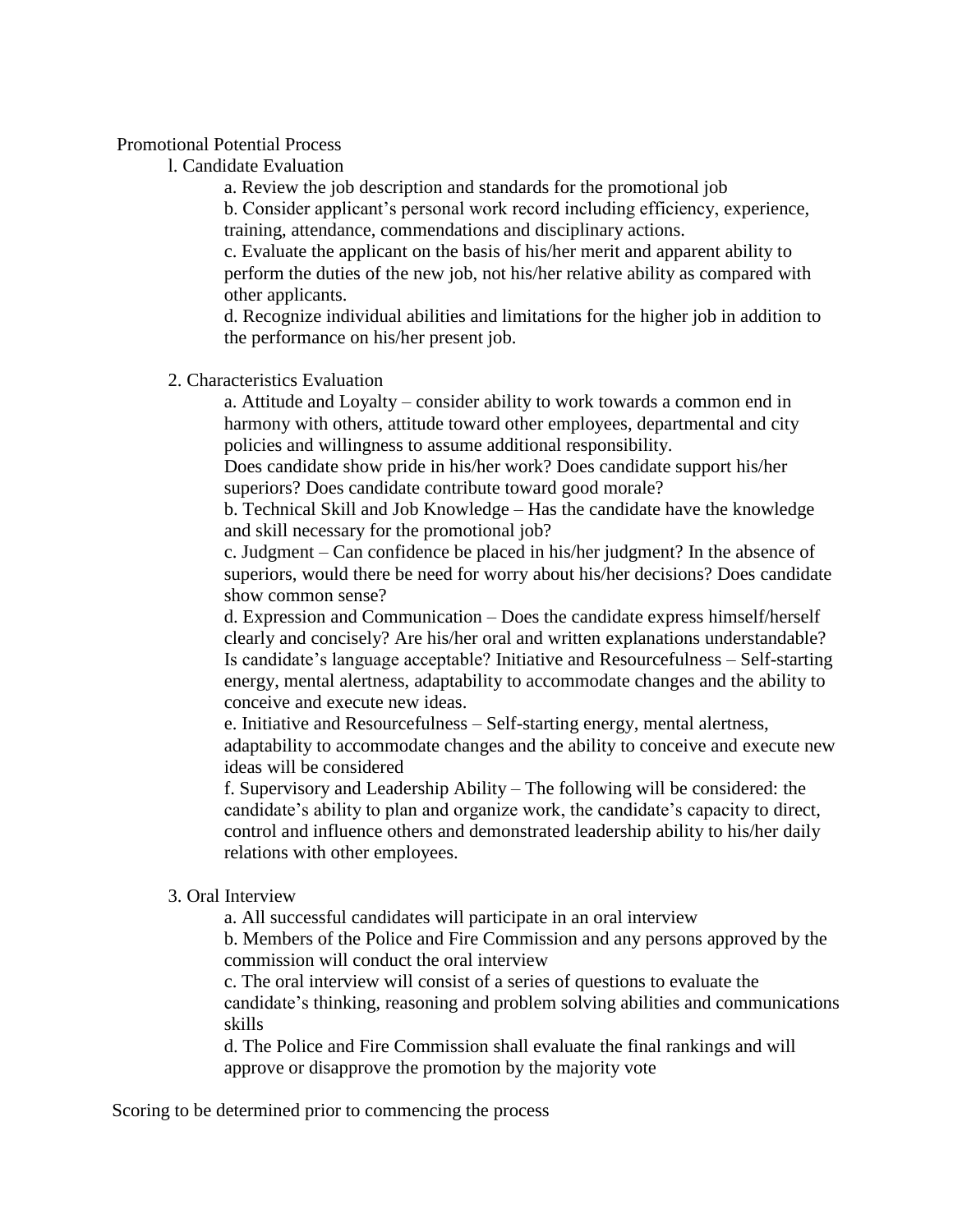# Eligibility List for Promotion

Upon completion of all required tests, a final eligibility pool will be established by the Chief of Police subject to the approval of the Police and Fire Commission.

### Probation Period

All promoted employees (exempt) will serve a 90-day probation period. After successful completion of the probationary period, permanent status will be granted.

# Job Descriptions

All New Holstein Police Department job descriptions are included in the Department Policy Manual.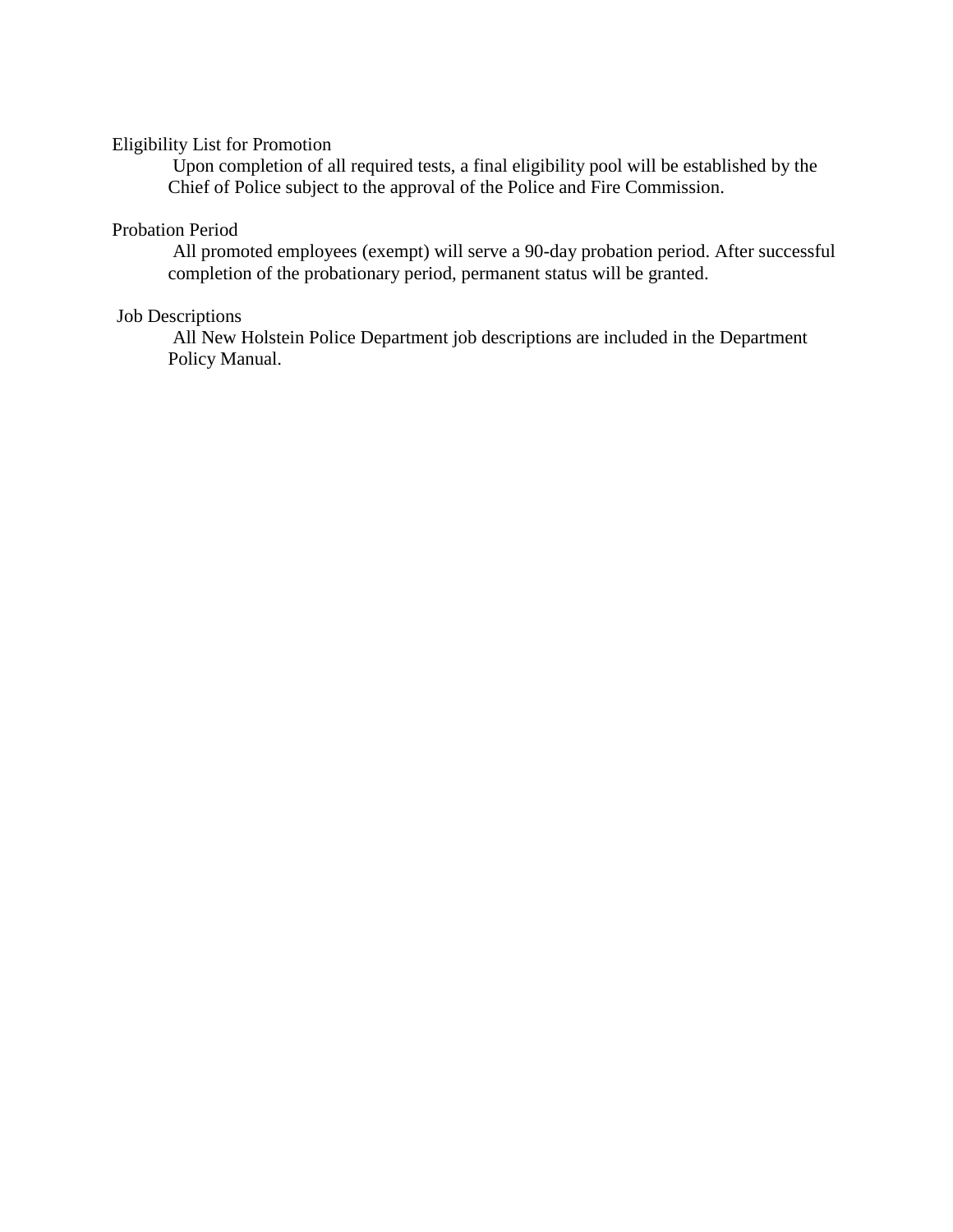## **SECTION VIII – HIRING AND PROMOTIONAL PROCEDURES FIRE DEPARTMENT**

According to Section 62.13(3), Wisconsin Statutes, the Chief of the New Holstein Fire Department is to be appointed by the New Holstein Police and Fire Commission.

A. Minimum Requirements/Qualifications, Fire Chief

1. Must be a member of the New Holstein Fire Department for at least five (5) years

2. Must be able to exhibit technical competence in the field of fire suppression, and must have certifications of Fire Fighter I and II, Incident Command and Officer Training

3. Must have some managerial competence for fire administration

4. Must exhibit job skill improvements by having participated in seminars, training sessions and technical course offerings

B. Application and selection procedures will be the same as for the Chief of Police of these rules and regulations except the search for a new Fire Chief would be conducted locally and within the New Holstein Fire/Rescue Department.

C. When a vacancy exists in the position of Fire Chief, the Acting Chief will be the  $1<sup>st</sup>$ Assistant Chief of the New Holstein Fire/Rescue Department. He or she will assume the role of Acting Fire Chief until the New Holstein Police and Fire Commission appoints a new Fire Chief.

All other policies and procedures of the New Holstein Fire Department are governed by the New Holstein Volunteer Fire/Rescue Department.

The Commission stands ready to handle any hiring or disciplinary problems the New Holstein Fire Department wishes to refer to it.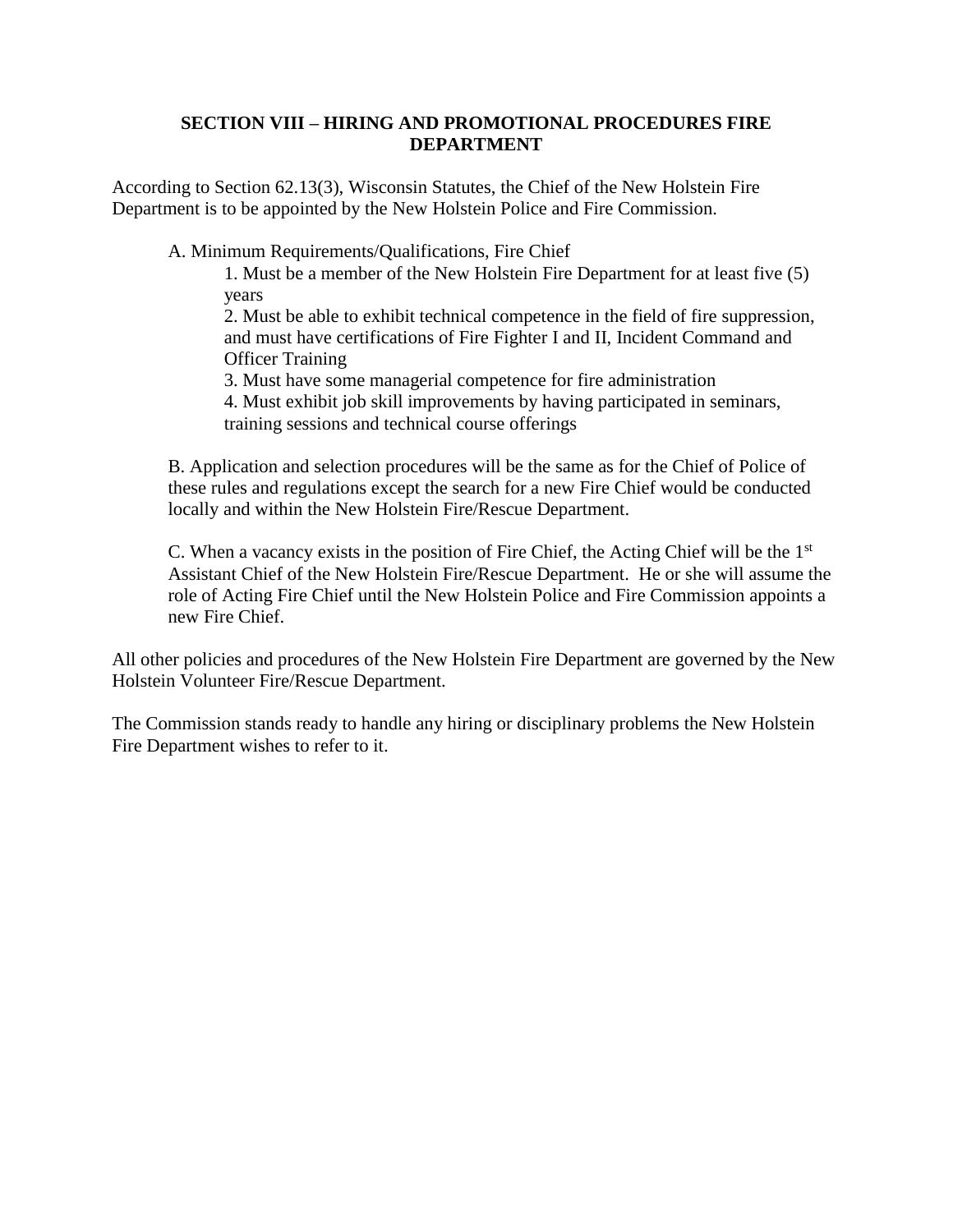# **SECTION IX– DISCIPLINE, SUSPENSION, REDUCTION OR DEMOTION**

Suspension or Discharge of the Chief of Police -

- A. Investigatory Suspension. The Commission may suspend the Chief of Police upon its own initiative, or pending the investigation of written charges made by a citizen that have been filed with the Commission. The suspension shall be with pay and benefits and shall be for the shortest reasonable duration within which the charges may be investigated and resolved.
- B. In the event that the Commission deems it appropriate and necessary, the Commission may discipline the Chief of Police, including discipline in the form of an unpaid suspension. The Commission shall determine the appropriate discipline to be administered in its sole discretion.
- C. The Commission may, for cause shown, terminate the Chief of Police.
- D. The Chief of Police shall be notified in writing of the charges filed against her or him and shall have the hearing rights provided in Section 8 of these By-Laws, except that Section 8 of these By-Laws apply to the Chief of Police only to the extent required by Wisconsin law.
- E. Section 62.13(5)(j) of the Wisconsin Statutes, applies Section 62.13(5) of the Wisconsin Statutes to disciplinary actions against the Chief of Police when applicable and allows the Commission to suspend the Chief of Police pending disposition of charges filed with the Commission

# Discipline, Demotion, Suspension and Termination of Subordinate Police Officers -

- A. Discipline. The Chief of Police may, for just cause impose discipline on a subordinate Police Officer. The Commission may, on its own motion, impose discipline if the Commission believes discipline is warranted after a hearing on charges pursuant to Section 8.
- A. The Commission or the Chief of Police may suspend, demote, or terminate a subordinate for just cause. If the Chief of Police suspends, demotes, or terminates a subordinate, he or she shall immediately report it in writing, with the cause, to the Commission.
- B. The Commission shall review any disciplinary action taken or approved by the Chief of Police only if the individual affected appeals the decision, or if the Commission, on its own motion, initiates review.

# Who May File Charges –

As provided by Section 62.13(5)(b) of the Wisconsin Statutes, charges may be filed against a subordinate by the Chief of Police, by a member of the Commission, by the commission as body, or by an aggrieved person. Such charges shall be in writing and shall be filed with the Commission President. Pending disposition of charges, the Commission or Chief of Police may suspend the subordinate.

## Administrative Details –

The Commission shall adopt procedures further redefining the following administrative details in proceeding toward disposition of charges filed with the Commission: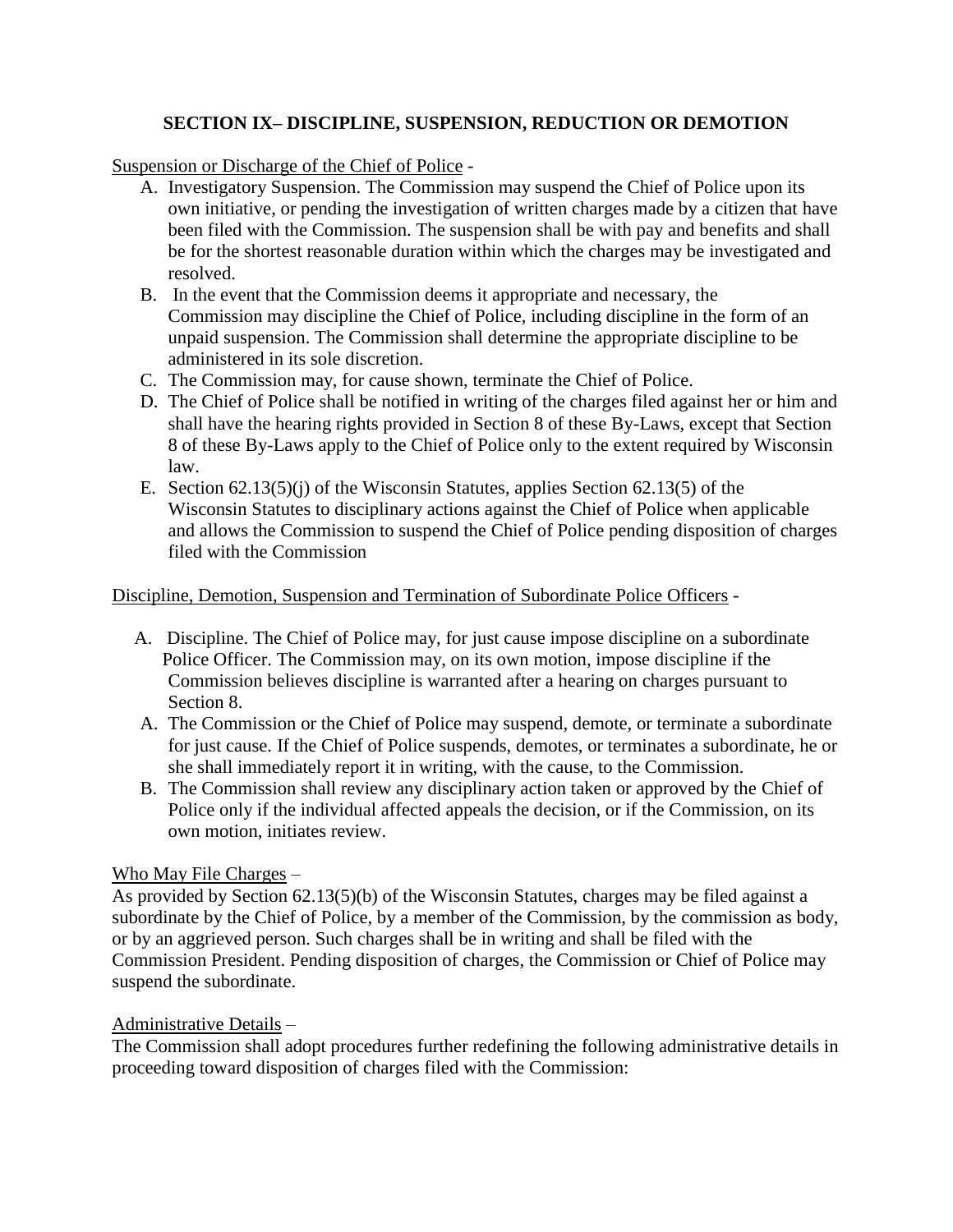A. Set a hearing date within the time frame provided by the statute, i.e., not less than ten (10) days or more than thirty (30) days after service of the charges on the accused

B. Establish procedures for causing service of charges (byway of the Commission

C. Attorney or otherwise) and notice of hearing to be served in the same manner that a summons is served

D. Direct the obtaining of court reporter for the hearing

E. Establish procedures for issuance of subpoenas by the President and policy as to payment of witness fees;

F. Direct the development of the format of the public hearing and direct the furnishing of relevant information to the parties and their attorneys, if any;

G. Direct the giving of any required notice of public hearing;

H. In the event the parties reach agreement prior to scheduled hearing and have expressed an interest in canceling the hearing, the cancellation requires the concurrence of the Commission President or her or his designee.

Public Hearing –

A public hearing may be held at regular or special meetings of the Commission at such time as shall be determined by the Commission. All hearings shall be open to the public, except that the Commission may deliberate in closed session. Hearing procedures are as follows:

- A. The accused and the complainant may be represented by counsel;
- B. All testimony of witnesses shall be under oath in the form and manner provided by Chapter 887 of the Wisconsin Statutes;
- C. Commission members may ask questions of the witnesses directly or through its attorney.
- D. The hearing order shall be as follows:
	- 1. Reading of the charges by the Secretary
	- 2. Opening statements by the parties, at the commission's discretion

3. Testimony and introduction of evidence by the complainant to substantiate the charges with right of cross-examination by the accused

4. Testimony and introduction of evidence by the accused with right of cross examination by the complainant

5. Complainant's arguments

6. Accuser's arguments

## Legal Counsel -

The City Attorney for the City of New Holstein shall act as the attorney for the Police and Fire Commission.

- A. Independent legal counsel shall be retained as prosecuting attorney in all cases except when citizens file charges.
- B. Complainant citizens shall prosecute their charges before the Commission either by themselves or by counsel they retain at their own expense.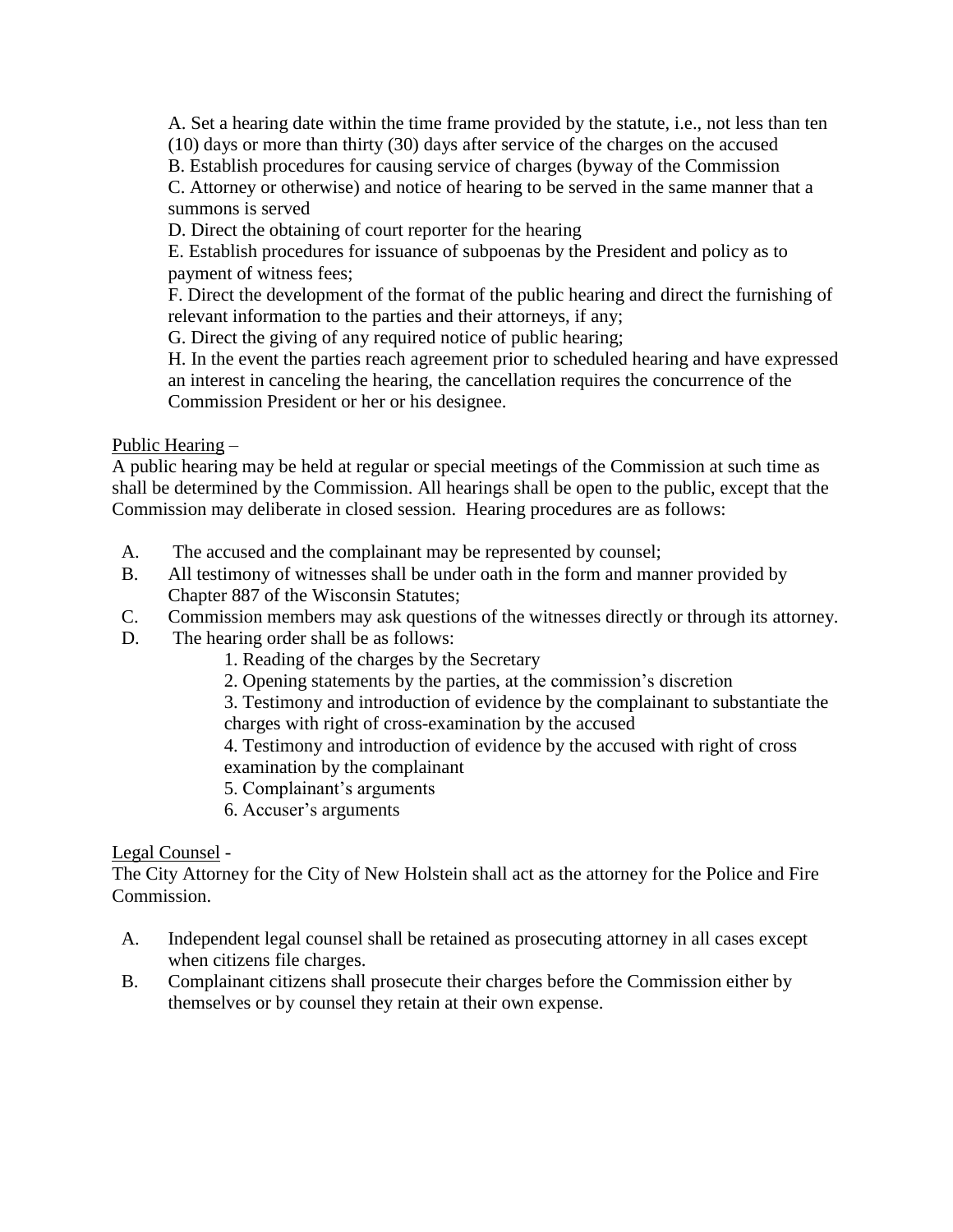## **SECTION X – HEARING PROCEDURE FOR COMMISSION DELIBERATIONS ON DISCIPLINE, SUSPENSION, DEMOTION OR CHARGES**

#### Filing Charges –

Any person may file charges against the Chief of Police, Fire Chief or subordinate officer. Charges shall be in writing. The Commission shall make a form available for filing charges, but charges need not be filed on the form.

### Procedure -

- A. Pursuant to Section 62.13(5)(d) of the Wisconsin Statutes, after the filing of charges in any case, a copy of the charges shall be served on the Police Officer charged.
- B. Notice of hearing. The Commission shall set a date for hearing not less than ten (10) days nor more than thirty (30) days following the date of service of charges.
- C. Preliminary Meeting. When charges against a Police Officer or Chief of Police are filed with the Commission, if the date of filing is more than ten days prior to the next regular meeting, the Commission President shall call a special meeting of the commission. That meeting may, in the President's discretion, be conducted as an open meeting or a closed session, provided that closed sessions are conducted in accord with Section 19.85 of the Wisconsin Statutes. Should the filing be within ten (10) days of the next regular meeting, it shall not be necessary to call a special meeting, but the charges shall be considered as part of the next regular meeting agenda.

1. Notice of regular or special meetings shall be given in the normal and customary manner, but not less than twenty-four (24) hours prior to the meeting.

In addition, notice shall be given to the complaint and the accused. A copy of the charges shall be furnished to the accused along with the notice as well as an explanation that delivery does not constitute service. If the meeting is set for closed session, the notice shall advise the accused that he or she has the right to demand that the meeting be conducted in open session.

2. At the preliminary meeting, the Commission, to avoid defamation of the accused, shall read and examine the charges to assure that they are sufficiently specific, and related to police duties, and that if proven they are sufficient to warrant imposition of discipline.

3. The Commission shall also determine whether the accused should be suspended with pay pending the hearing on the charges.

4. The accused and the complainant and/or their attorneys may be heard. However, the preliminary meeting shall not hear or evaluate evidence. The Commission's legal counsel shall, upon request of the Commission President, attend such meeting and advise the Commission as to the proceedings.

5. The hearing on the charges shall be public. Independent legal counsel may represent both the accused and the complainant. Any party may compel the attendance of witnesses by subpoenas that shall be issued by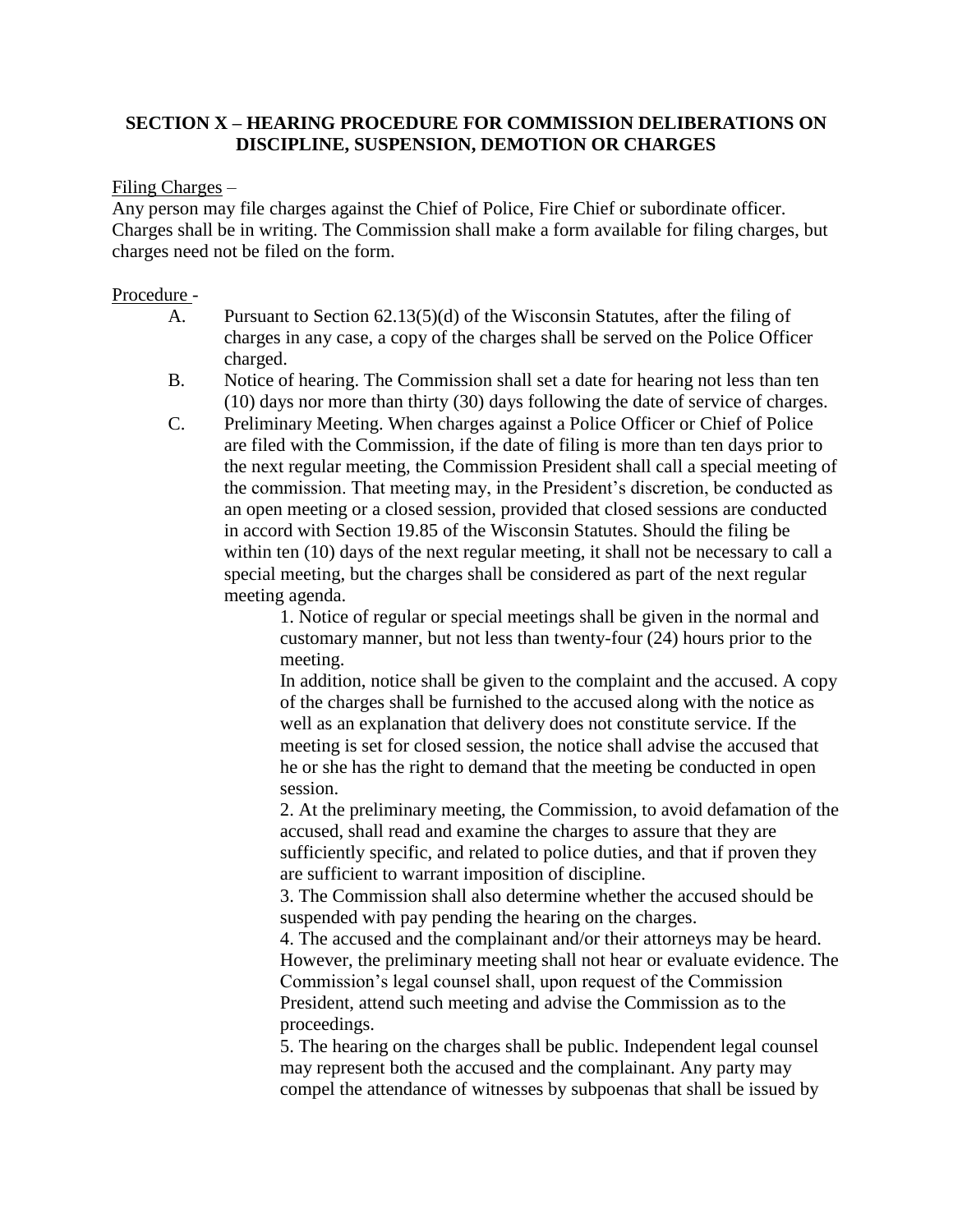the Commission President at the request of a party. The subpoenas shall be served under Chapter 885 of the Wisconsin Statutes.

# Action -

A. If the charges are found to be sufficient, as to form and nature, the Commission shall so find and proceed to disposing of the charges pursuant to the next paragraph of these By-Laws.

B. Should the charges be found at the preliminary meeting to be insufficient as to form and nature, the charges shall be dismissed. If it appears that the defects in the charges may be cured by providing additional detail or facts, the Commission may grant the complainant up to thirty (30) days to supplement the complaint.

# Standard –

No subordinate may be suspended, reduced in rank, or removed by the Commission, based on charge filed by the Commission, a member of the Commission, the Chief of Police or an aggrieved person unless the Commission determines that there is just cause to sustain the charges, as described in this paragraph. In making its determination, the Commission shall apply the following standards, to the extent applicable, as required by Section 62.13(5)(em) of the Wisconsin Statutes.

- A. Whether the subordinate could reasonably be expected to have had knowledge of the probably consequences of the alleged conduct.
- B. Whether the rule or order that the subordinate allegedly violated is reasonable.
- C. Whether the Chief of Police, before filing the charge against the subordinate, made a reasonable effort to discover whether the subordinate did in fact violate a rule or order.
- D. Whether the charges described were fair and objective.
- E. Whether the Chief of Police discovered substantial evidence that the subordinate violated the rule or order as described in the charges filed against the subordinate.
- F. Whether the Chief of Police is applying the rule or order fairly and without discrimination against the subordinate.
- G. Whether the proposed discipline reasonably relates to the seriousness of the alleged violation and to the subordinate's record of service with the Department.

# Decision of the Commission -

- A. All Commission findings and determinations made after a hearing on charges, and all disciplinary orders based on the findings and determinations shall be filed with the Commission Secretary within three (3) days of the Commission's action.
- B. The Commission shall issue its decision in conformity with Section 62.13(5)(e) of the Wisconsin Statutes, which provides; that if the Commission finds the charges are not sustained, the accused, if suspended pending hearing, shall be immediately reinstated and all lost pay restored. If the Commission determines that the charges are sustained, the accused, by Commission order, may be suspended or reduced in rank and/or removed, as the good of the Department may require.
- C. The Commission shall, within three (3) days after hearing, by a majority vote of its members in open meeting, determine whether the charges are sustained by a preponderance of the evidence.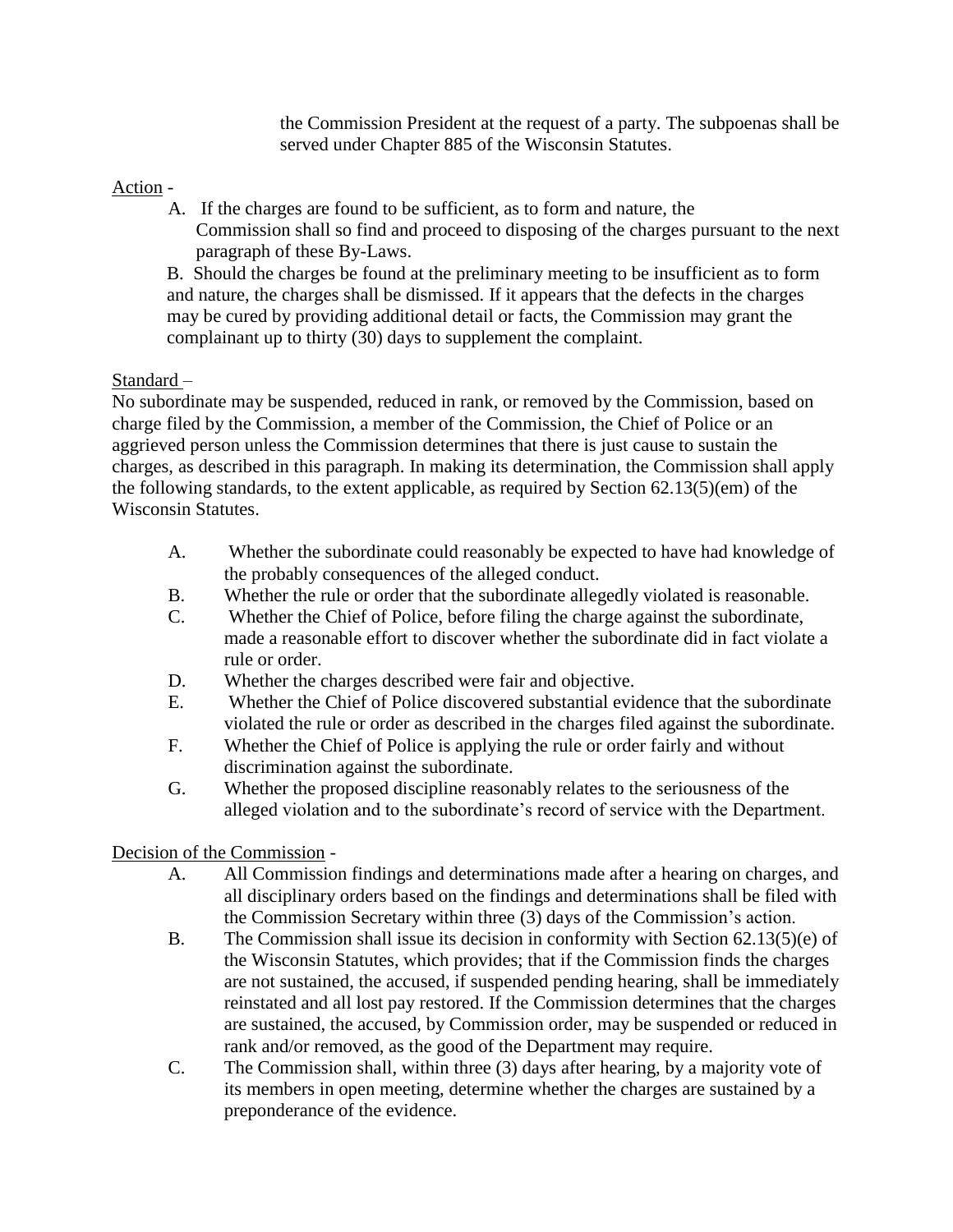- D. Should the Commission determine that the charges are sustained it shall at once determine whether the good of the service requires disciplinary action by permanent discharge of the accused, by suspension without pay for a period not exceeding sixty (60) days, by reduction in the rank, or any disciplinary action deemed appropriate.
- E. The Secretary shall keep a record of each hearing, name and address of the accused and complainant, if there be one, a brief description of the charges involved, and the final disposition of the case. The Secretary shall also show on the docket for each case all other important data and dates concerning the case, such as date of filing notice of appeal, date of sending out notices and to whom sent, date of posting of notice of hearing, and the dates of hearings, continuances and final determinations and all exhibits, documents involved in hearing, including a transcript of the proceedings. All documents shall be filed with the Secretary. The Secretary may use the assistance of the Commission Legal Counsel or professional court reporters performing these duties.

## Appeal –

Any person suspended or terminated after hearing may appeal from the order to the Circuit Court by serving written notice with the Commission Secretary within ten (10) days after the order if filed, stating the grounds upon which the appeal is based. Within five (5) days thereafter the Commission Secretary shall certify to the Clerk of the Circuit Court the records of the proceedings, including all documents, testimony and minutes. After the taking of the appeal, the proceedings shall be governed by the provisions of Section 62.13(5)(i) of the Wisconsin Statutes.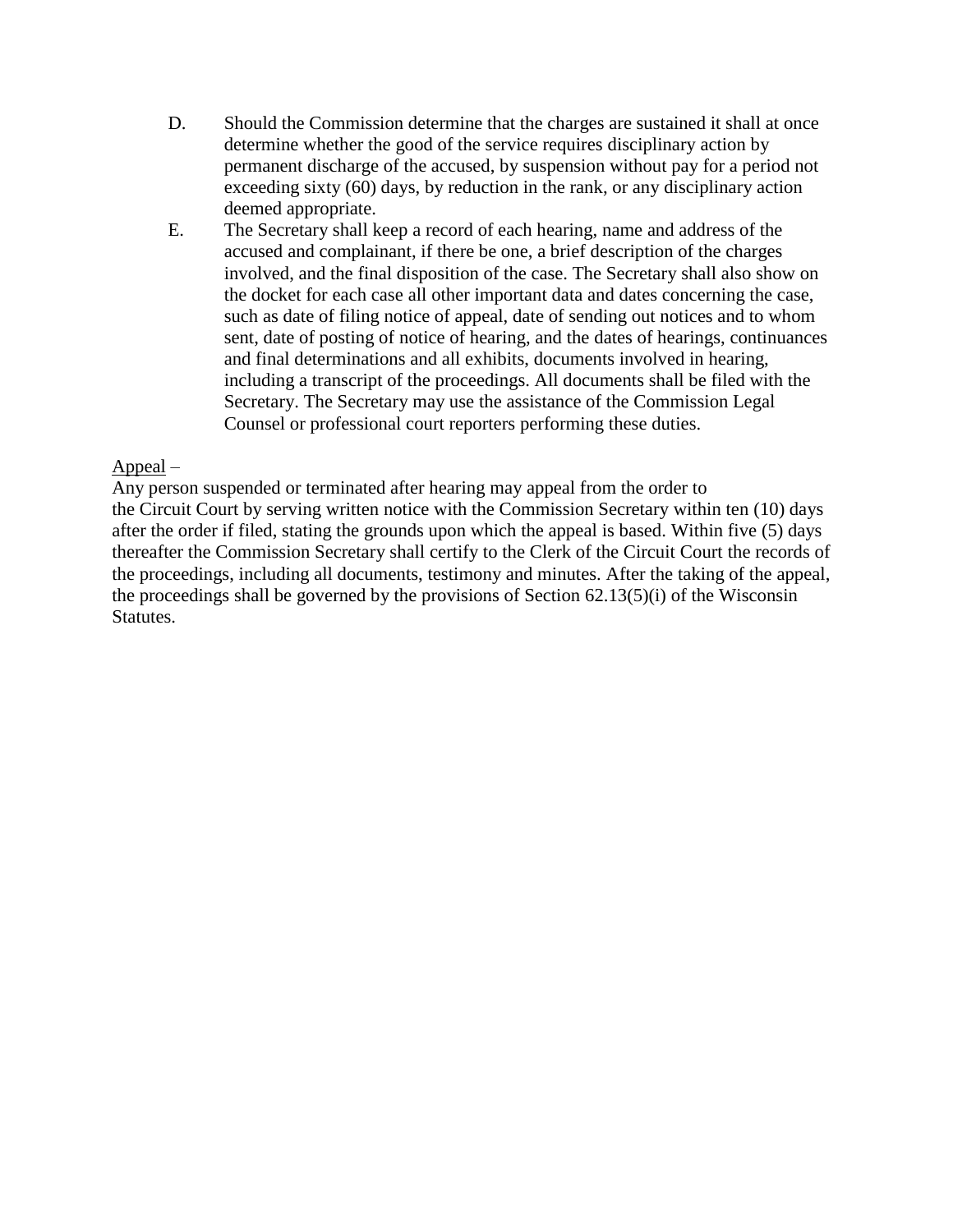# **SECTION XI – DISCIPLINARY ACTIONS**

- A. A subordinate who has been disciplined may appeal the disciplinary action to the Commission within ten (10) days of the action with the exception of verbal or written warnings
- B. Any appeal from the suspension or disciplinary action of a regular member of either department by the respective Chief thereof shall be made and conducted according to Wisconsin Statutes Section 62.13(5). The hearing shall be held no less than 10 days or more than 30 days after filing of charges with the Commission by the Chief.
- C. The Commission may suspend a Chief for just cause upon its own initiative or pending the investigation of written charges filed by the Mayor or by filing charges with the President or presiding officer of the Commission. The Commission shall not remove a Chief except upon written charges filed with the President or presiding officer of the Commission by the Mayor, a member of the Commission, the Commission as a body or by an aggrieved person.
- D. Hearings to investigate charges against a Chief shall be governed by the provisions of Section 62.13(5) of the Wisconsin Statutes.

# Closed Sessions –

The Commission may meet in closed session when permitted by Wisconsin Statutes Section 19.85 whenever practical, the Commission's meeting agenda shall include as an agenda item the closed session, a reference to the statute which allows the items to be dealt with in closed session as well as sufficient information so that a person by reading the notice, will know what the Commission intends to take up.

Persons who are not Commission members are not entitled to be present during a closed session unless specifically invited by the commission to be present. Non-members may be allowed to attend a closed session where their presence would be necessary or helpful in conducting the business of the Commission.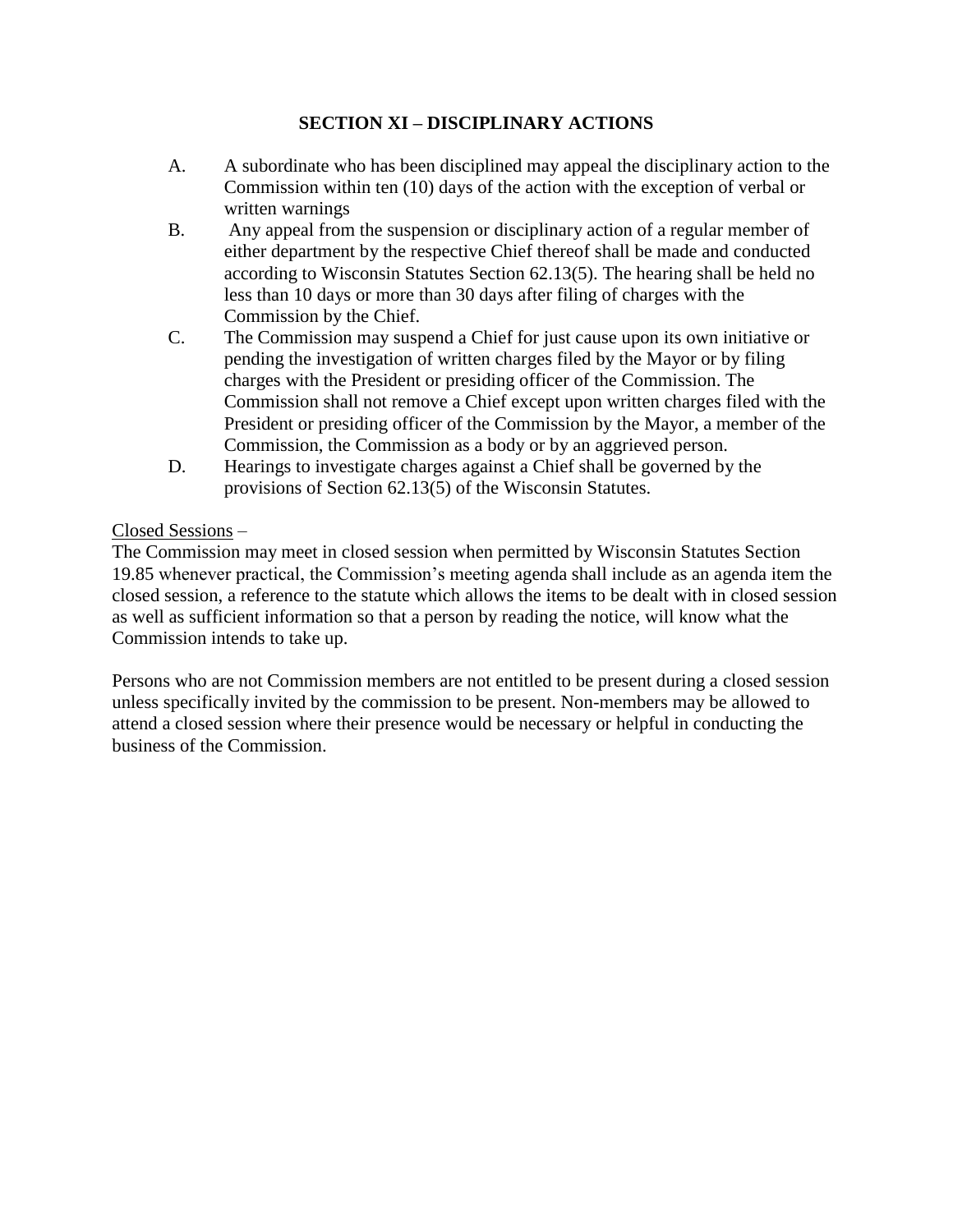## **SECTION XII – CITIZEN COMPLAINT PROCEDURE**

A. Any person filing signed charges against any member of either department shall file the original with the President or presiding officer of the Commission or the Chief of Police or the Fire Chief.

B. The complaint shall be in writing and shall state the following: Name, age and address of complainant, the name or other clear identification of the accused, the facts which rise to the complaint, including the time and place of the alleged offense, the names of any independent witnesses upon whose testimony the complainant relies and their current address. The individual filing the complaint must sign the complaint.

- C. If a hearing is required, it shall be conducted according to the procedures outlined in Section VI.
- D. The Citizen Complaint Procedure is detailed in the New Holstein Police Department Policy and Procedure Manual.